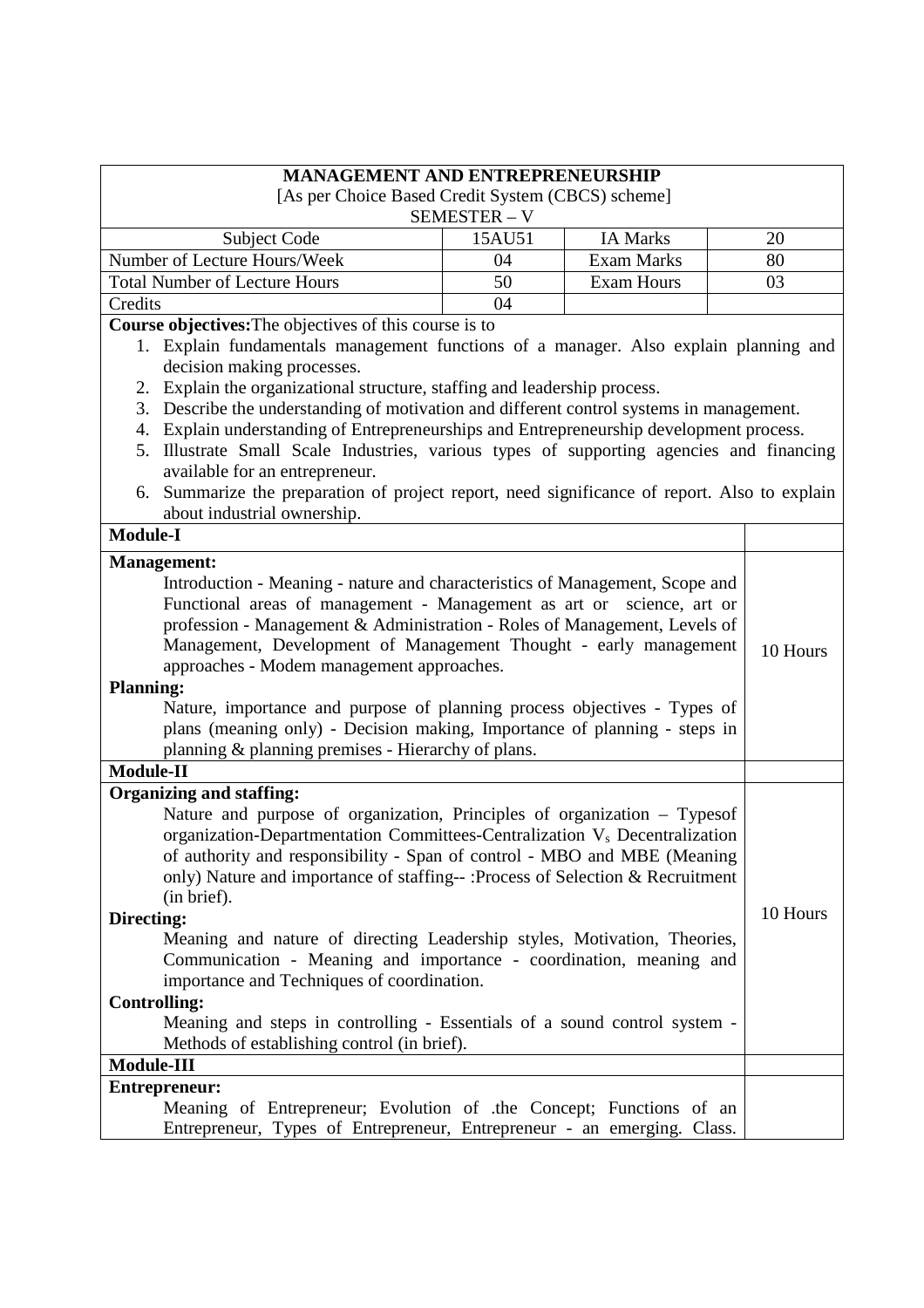| Concept of Entrepreneurship - Evolution of Entrepreneurship, Development of<br>Entrepreneurship; Stages in entrepreneurial process; Role of entrepreneurs in                                                                                                                                                                                                                                                                                                                                                                           | 10 Hours |
|----------------------------------------------------------------------------------------------------------------------------------------------------------------------------------------------------------------------------------------------------------------------------------------------------------------------------------------------------------------------------------------------------------------------------------------------------------------------------------------------------------------------------------------|----------|
| Economic Development; Entrepreneurship in India; Entrepreneurship - its<br>Barriers.                                                                                                                                                                                                                                                                                                                                                                                                                                                   |          |
|                                                                                                                                                                                                                                                                                                                                                                                                                                                                                                                                        |          |
| <b>Module-IV</b>                                                                                                                                                                                                                                                                                                                                                                                                                                                                                                                       |          |
| <b>Small scale industries:</b>                                                                                                                                                                                                                                                                                                                                                                                                                                                                                                         |          |
| Definition; Characteristics; Need and rationale; Objectives; Scope; roleof SSI<br>in Economic Development. Advantages of SSI, Steps to start and SSI -<br>Government policy towards SSI; Different Policies of SSI; Government<br>Support for SSI during 5 year plans. Impact of Liberalization, Privatization,<br>Globalization on SSI Effect of WTO/GA TT Supporting Agencies of<br>Government for SSI, Meaning, Nature of support; Objectives; Functions;<br>Types of Help; Ancillary Industry and Tiny Industry (Definition Only). | 10 Hours |
| <b>Institutional support:</b>                                                                                                                                                                                                                                                                                                                                                                                                                                                                                                          |          |
| Different Schemes;<br>TECKSOK; KIADB; KSSIDC;<br><b>DIC</b><br>KSIMC;<br>SingleWindow Agency; SISI; NSIC; SIDBI; KSFC.                                                                                                                                                                                                                                                                                                                                                                                                                 |          |
| Module-V                                                                                                                                                                                                                                                                                                                                                                                                                                                                                                                               |          |
| <b>Preparation of project:</b>                                                                                                                                                                                                                                                                                                                                                                                                                                                                                                         |          |
| Meaning of Project; Project Identification; Project Selection; Project Report;<br>Need and Significance of Report; Contents; formulation; Guidelines by<br>Planning Commission for Project report; Network Analysis; Errors of Project<br>Report; Project Appraisal. Identification of. Business Opportunities: Market<br>Feasibility Study; Technical Feasibility Study; Financial Feasibility Study &<br>Social Feasibility Study.<br><b>Industrial ownership:</b>                                                                   | 10 Hours |
| Definition and meaning of Partnership, Characteristics of Partnership, Kinds<br>of Partners, Partnership Agreement or Partnership Deed, Registration of<br>Partnership Firm, Rights, Duties and Liabilities of Partners, Advantages and                                                                                                                                                                                                                                                                                                |          |
| Disadvantages of Partnership, Sole proprietorship, Features,<br>Scope<br>Advantages and Disadvantages of Sole Proprietorship.                                                                                                                                                                                                                                                                                                                                                                                                          |          |
| <b>Course outcomes:</b>                                                                                                                                                                                                                                                                                                                                                                                                                                                                                                                |          |
| After completion of above course, students will be able to                                                                                                                                                                                                                                                                                                                                                                                                                                                                             |          |
| 1. Explain management functions of a manager. Also explain planning and decision making                                                                                                                                                                                                                                                                                                                                                                                                                                                |          |
| processes.                                                                                                                                                                                                                                                                                                                                                                                                                                                                                                                             |          |
| 2. Explain the organizational structure, staffing and leadership processes.                                                                                                                                                                                                                                                                                                                                                                                                                                                            |          |
| Describe the understanding of motivation and different control systems in management.<br>3.                                                                                                                                                                                                                                                                                                                                                                                                                                            |          |
| 4. Understanding of Entrepreneurships and Entrepreneurship development process.                                                                                                                                                                                                                                                                                                                                                                                                                                                        |          |
| Illustrate Small Scale Industries, various types of supporting agencies and financing<br>5.                                                                                                                                                                                                                                                                                                                                                                                                                                            |          |
| available for an entrepreneur.<br>Summarize the preparation of project report, need significance of report. Also to explain<br>6.                                                                                                                                                                                                                                                                                                                                                                                                      |          |
| about industrial ownership.                                                                                                                                                                                                                                                                                                                                                                                                                                                                                                            |          |
| <b>Question paper pattern:</b>                                                                                                                                                                                                                                                                                                                                                                                                                                                                                                         |          |
| The question paper will have ten questions.<br>1.                                                                                                                                                                                                                                                                                                                                                                                                                                                                                      |          |
| 2. Each full question consists of 16 marks.                                                                                                                                                                                                                                                                                                                                                                                                                                                                                            |          |
| There will be 2full questions (with a maximum of four sub questions) from each module.<br>3.                                                                                                                                                                                                                                                                                                                                                                                                                                           |          |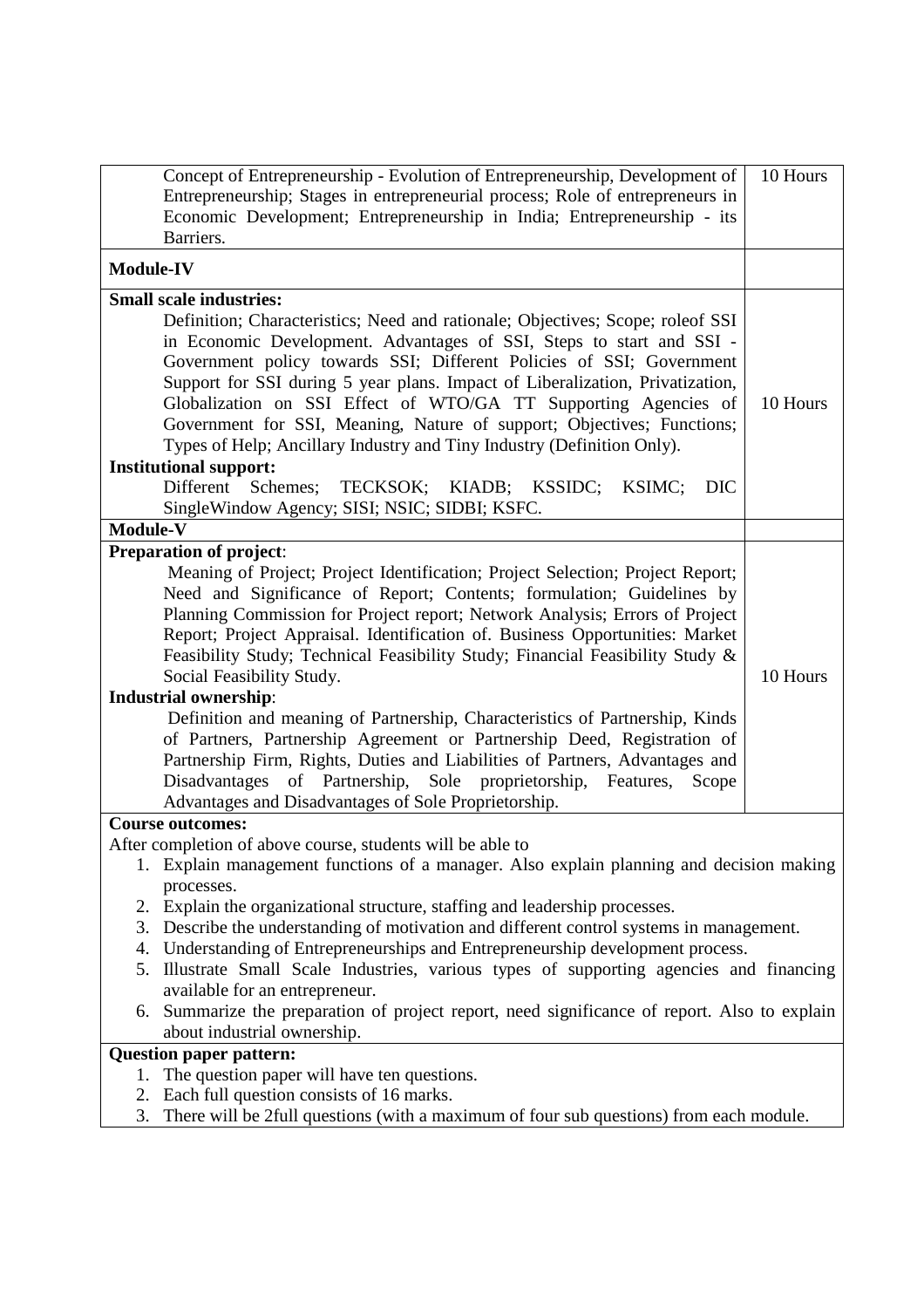- 4. Each full question will have sub questions covering all the topics under a module.
- 5. The students will have to answer 5 full questions, selecting one full question from each module.

## **Text Books:**

- 1. Principles of Management P. C. Tripathi, P.N. Reddy Tata McGraw Hill.
- 2. Dynamics of Entrepreneurial Development & Management-Vasant Desai,Himalaya PublishingHouse.
- 3. Entrepreneurship Development Poornima. M. Charantimath, Small Business Enterprises PearsonEducation - 2006 (2 & 4).

### **Reference Books:**

- 1. Management Fundamentals Concepts, Application, Skill Development RobersLusier, Thomson.
- 2. Entrepreneurship Development S. S. Khanka, S. Chand & Co. New Delhi.
- 3. Management Stephen Robbins, Pearson Education/PHI 17<sup>th</sup>Edition, 2003.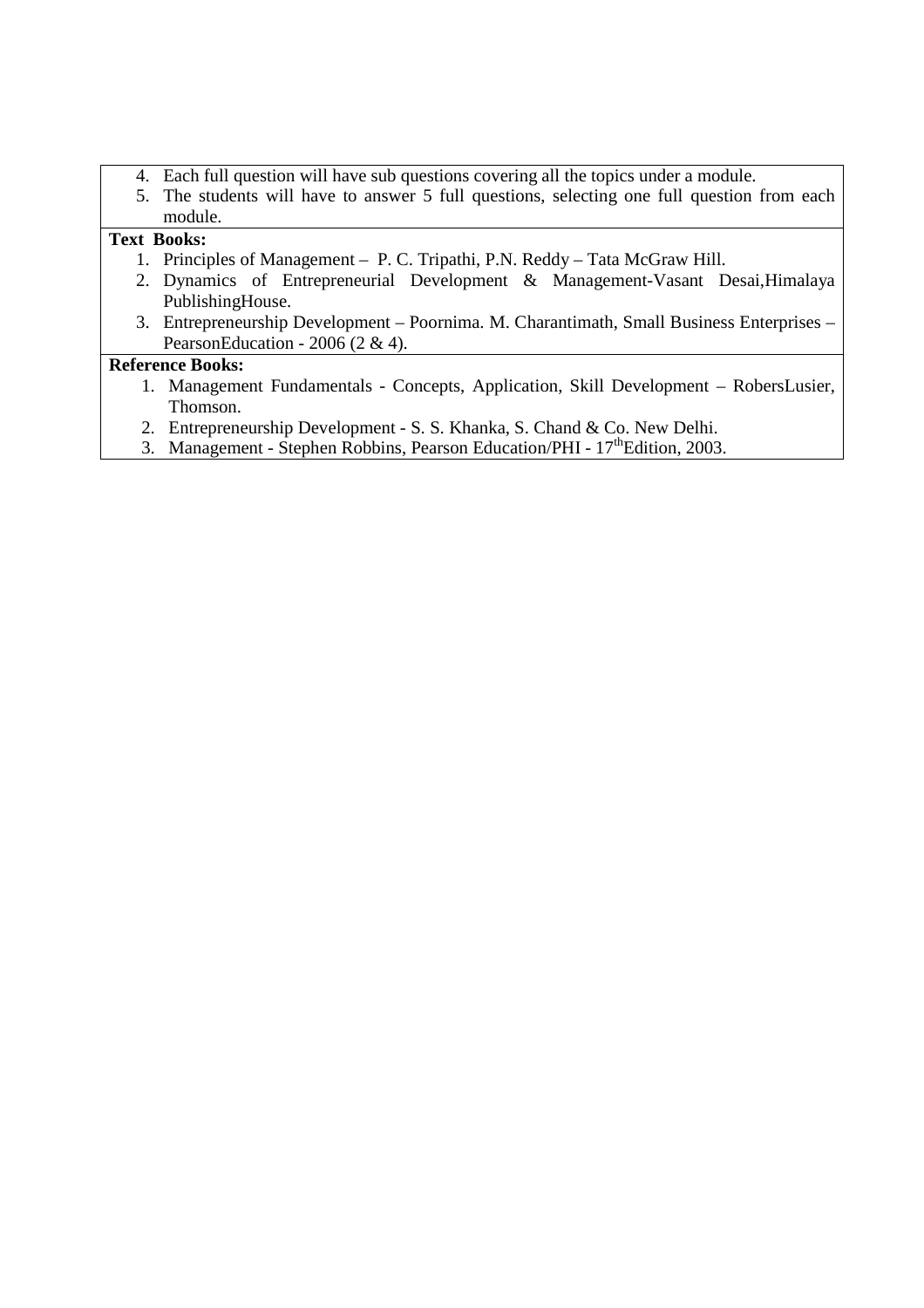|                                                                                            | <b>DYNAMICS OF MACHINES</b>                                                                                                                                 |                   |          |
|--------------------------------------------------------------------------------------------|-------------------------------------------------------------------------------------------------------------------------------------------------------------|-------------------|----------|
| [As per Choice Based Credit System (CBCS) scheme]<br>SEMESTER - V                          |                                                                                                                                                             |                   |          |
| Subject Code                                                                               | 15AU52                                                                                                                                                      | <b>IA Marks</b>   | 20       |
| Number of Lecture Hours/Week                                                               | $04 + 1T$                                                                                                                                                   | <b>Exam Marks</b> | 80       |
| <b>Total Number of Lecture Hours</b>                                                       | 50                                                                                                                                                          | <b>Exam Hours</b> | 03       |
| Credits                                                                                    | 04                                                                                                                                                          |                   |          |
| <b>Course objectives:</b> The objectives of this course is to                              |                                                                                                                                                             |                   |          |
| Explain static and dynamic forces at various points in different types of mechanism.<br>1. |                                                                                                                                                             |                   |          |
| 2. Explain balancing of rotating masses and reciprocating masses.                          |                                                                                                                                                             |                   |          |
| 3. Describe fluctuation of energy in flywheel and calculation of flywheel dimensions.      |                                                                                                                                                             |                   |          |
| 4. Describe the various types of governors and to understand method of finding controlling |                                                                                                                                                             |                   |          |
| force.                                                                                     |                                                                                                                                                             |                   |          |
| 5. Describe gyroscopic couple and to understand effect of gyroscopic couple.               |                                                                                                                                                             |                   |          |
| Analyze cams for follower motions.<br>6.                                                   |                                                                                                                                                             |                   |          |
| <b>Module-I</b>                                                                            |                                                                                                                                                             |                   |          |
| <b>Static Force analysis:</b>                                                              |                                                                                                                                                             |                   |          |
| Introduction, Static equilibrium, Equilibrium of two force, three force and four           |                                                                                                                                                             |                   |          |
| force members, Members with two forces and torque, Free body diagrams,                     |                                                                                                                                                             |                   |          |
| Static force analysis (graphical) of four bar mechanism and slider-crank                   |                                                                                                                                                             |                   |          |
| mechanism without and without friction.                                                    |                                                                                                                                                             |                   |          |
| <b>Dynamic/Inertia force analysis:</b>                                                     |                                                                                                                                                             |                   | 10 Hours |
| Introduction, D'Alembert's principle, Inertia force, inertia torque,                       |                                                                                                                                                             |                   |          |
| dynamically equivalent systems, correction couple, line of action of inertia               |                                                                                                                                                             |                   |          |
| force in a link, inertia force analysis (graphical) of a four bar mechanism,               |                                                                                                                                                             |                   |          |
| inertia force analysis (analytical) of slider crank mechanism [(i) neglecting the          |                                                                                                                                                             |                   |          |
| mass of the connecting rod; (ii) considering the mass of the connecting rod].              |                                                                                                                                                             |                   |          |
| <b>Module-II</b>                                                                           |                                                                                                                                                             |                   |          |
| <b>Balancing of Rotating Masses</b>                                                        |                                                                                                                                                             |                   |          |
| Introduction, Static and dynamic balancing, balancing of single revolving                  |                                                                                                                                                             |                   |          |
| mass by balancing masses in same plane and in different planes, Balancing of               |                                                                                                                                                             |                   |          |
| several masses revolving in the same plane, balancing of several masses                    |                                                                                                                                                             |                   |          |
| revolving in different planes.                                                             |                                                                                                                                                             |                   | 10 Hours |
| <b>Balancing of Reciprocating masses</b>                                                   |                                                                                                                                                             |                   |          |
| Introduction, primary balancing, secondary balancing, Inertia effect of crank              |                                                                                                                                                             |                   |          |
| and connecting rod, balancing of single cylinder engine, balancing of multi                |                                                                                                                                                             |                   |          |
| cylinder-inline engine, balancing of V - engines.                                          |                                                                                                                                                             |                   |          |
| Module-III                                                                                 |                                                                                                                                                             |                   |          |
| <b>Flywheel</b>                                                                            |                                                                                                                                                             |                   |          |
| Introduction, Turning moment diagrams, Fluctuation of Energy and speed,                    |                                                                                                                                                             |                   |          |
| energy stored in a flywheel, determination of size of flywheels.                           |                                                                                                                                                             |                   |          |
| Governors                                                                                  |                                                                                                                                                             |                   |          |
|                                                                                            | Introduction, Types of governors; force analysis of Porter and Hartnell<br>governors. Controlling force, stability, condition for stability, sensitiveness, |                   |          |
|                                                                                            |                                                                                                                                                             |                   | 10 Hours |
| iso-chronisms, hunting, effort and power of governor.                                      |                                                                                                                                                             |                   |          |
|                                                                                            |                                                                                                                                                             |                   |          |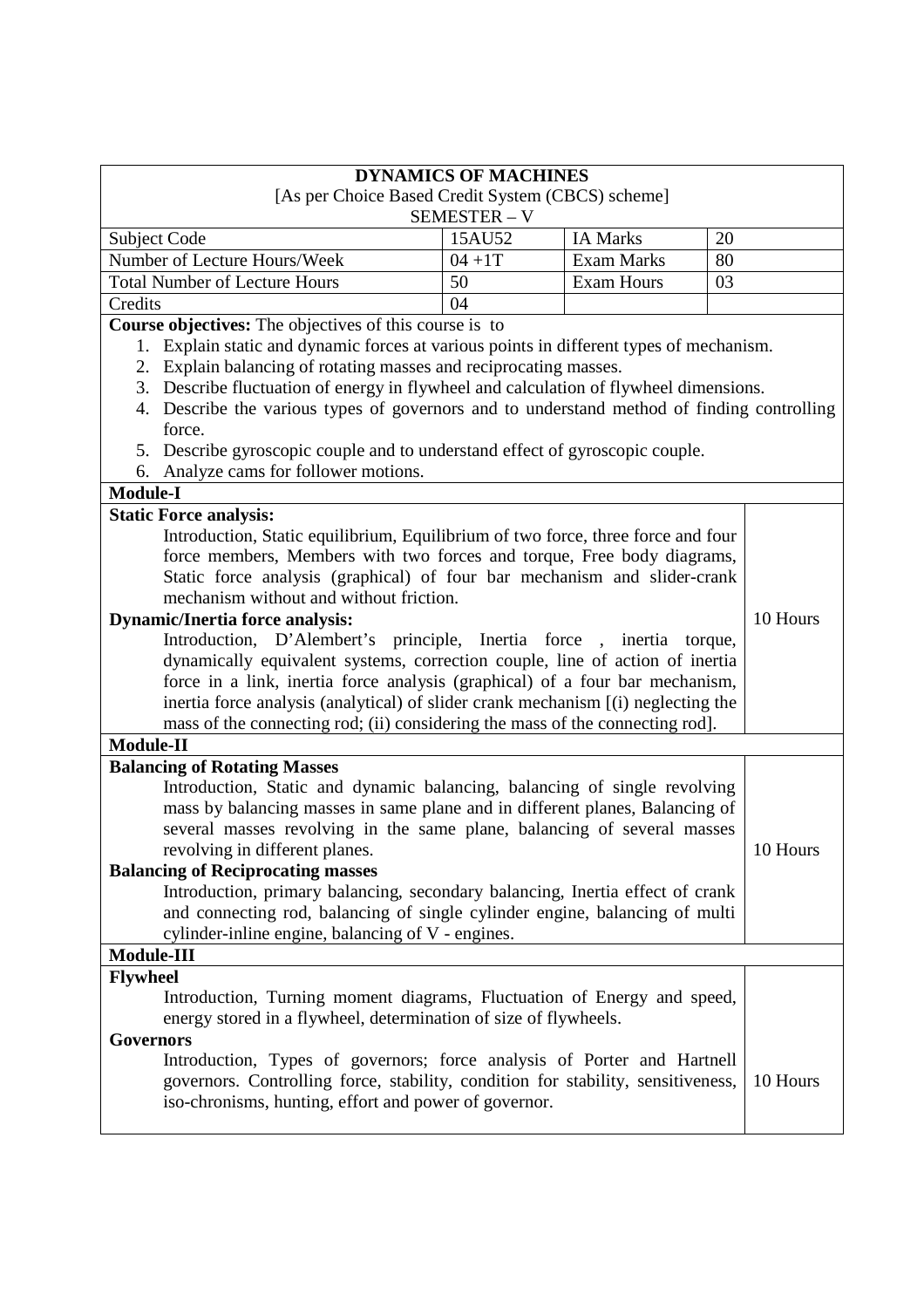| <b>Module-IV</b>                                                                               |          |  |
|------------------------------------------------------------------------------------------------|----------|--|
| <b>Friction</b>                                                                                |          |  |
| Types friction, law of friction, force analysis of sliding body, screw friction,               |          |  |
| screw jack, flat pivot bearing, flat collar bearing.                                           |          |  |
| <b>Belt and Chain drives</b>                                                                   | 10 Hours |  |
| Types of belts and chains, flat belts; angular velocity, law of belting, length of             |          |  |
| open and cross belts, centrifugal tension, condition for maximum power. V-                     |          |  |
| belts, ratio of tensions, chain drives, chain pits and chain length.                           |          |  |
| Module-V                                                                                       |          |  |
| Gyroscope                                                                                      |          |  |
| Introduction, Vectorial representation of angular motion, gyroscopic couple,                   |          |  |
| effect of gyroscopic couple on bearings, aircraft, ship, stability of two                      |          |  |
| wheelers and four wheelers.                                                                    | 10 Hours |  |
| Analysis of cams                                                                               |          |  |
| Introduction, Analysis of (i) tangent cam with roller follower (ii) Circular arc               |          |  |
| cam with flat faced follower.                                                                  |          |  |
| <b>Course outcomes:</b>                                                                        |          |  |
| After completion of above course, students will be able to                                     |          |  |
| 1. Calculate static forces at various points in different types of mechanism.                  |          |  |
| 2. Calculate fluctuation of energy in flywheel and dimensions of flywheel.                     |          |  |
| Balance rotating masses and of reciprocating masses in internal combustion engine, V<br>3.     |          |  |
| engine, radial engine and to solve analytically and graphically to balance the systems.        |          |  |
| 4. Calculate gyroscopic effect on stability of vehicles, ship, aircraft etc.                   |          |  |
| 5. Analyze effect of profile of cam on motion of followers.                                    |          |  |
| <b>Question paper pattern:</b>                                                                 |          |  |
| 1. The question paper will have ten questions.                                                 |          |  |
| 2. Each full question consists of 16 marks.                                                    |          |  |
| 3. There will be 2 full questions (with a maximum of four sub questions) from each module.     |          |  |
| 4. Each full question will have sub questions covering all the topics under a module.          |          |  |
| The students will have to answer 5 full questions, selecting one full question from each<br>5. |          |  |
| module.                                                                                        |          |  |
| <b>Text Books:</b>                                                                             |          |  |
| 1. Theory of Machines-Rattan S.S., Tata McGraw Hill Publishing Company Ltd                     |          |  |
| 2. Theory of Machines- Sadhu Singh, Pearson Publications, New Delhi                            |          |  |
| <b>Reference Books:</b>                                                                        |          |  |
| 1. Theory of Machines and Mechanisms- Joseph E. Shigley, Jr. Uicker John, McGraw Hill          |          |  |
| publications.                                                                                  |          |  |
| 2. Dynamics of Machinery- A. R. Holowenko, John Wiley & sons.                                  |          |  |
| 3. Kinematics & Dynamics of Machinery-R L. Norton, Tata - McGraw Hill.                         |          |  |
| 4. Theory of Machines- R. S. Khurmi and J. K. Gupta, S. Chand and Co.                          |          |  |
| 5. Theory of Machines- P.L. Ballaney, Khanna Publishers, New Delhi                             |          |  |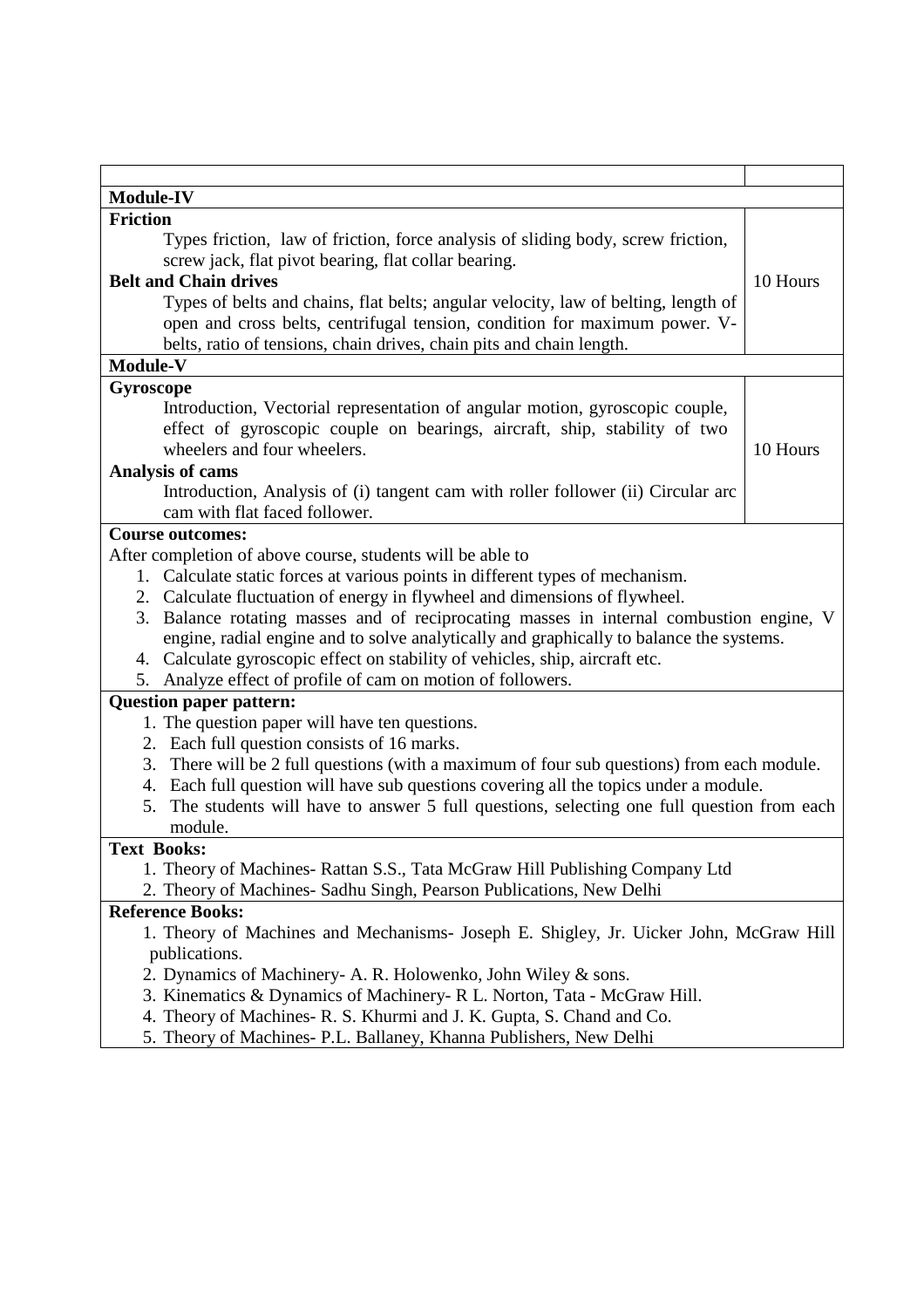| <b>DESIGN OF MACHINE ELEMENTS - I</b>                                                |            |                   |          |
|--------------------------------------------------------------------------------------|------------|-------------------|----------|
| [As per Choice Based Credit System (CBCS) scheme]                                    |            |                   |          |
|                                                                                      | SEMESTER-V |                   |          |
| Subject Code                                                                         | 15AU53     | <b>IA Marks</b>   | 20       |
| Number of Lecture Hours/Week                                                         | $04 + 1T$  | <b>Exam Marks</b> | 80       |
| <b>Total Number of Lecture Hours</b>                                                 | 50         | <b>Exam Hours</b> | 03       |
| Credits                                                                              | 04         |                   |          |
| Course objectives: The objectives of this course is to                               |            |                   |          |
| Define and explain basic terms related to the design of machine elements.<br>1.      |            |                   |          |
| Develop skills to design various machine elements.<br>2.                             |            |                   |          |
| <b>Module-I</b>                                                                      |            |                   |          |
| <b>Introduction:</b>                                                                 |            |                   |          |
| Designation and Mechanical properties of Engineering Materials, design               |            |                   |          |
| considerations, basic design concept (strength consideration), Failure of brittle    |            |                   |          |
| materials, Failure of ductile materials, factor of safety, criteria for selection of |            |                   |          |
| factor of safety, design of simple machine members subjected to static loading       |            |                   |          |
| (including eccentric load) [limited to biaxial stresses (normal, shear, bending,     |            |                   | 10 Hours |
| torsional, crushing/bearing, principal stresses)].                                   |            |                   |          |
| <b>Theories of Failure:</b>                                                          |            |                   |          |
| Maximum<br>normal<br>stress<br>theory,                                               | Maximum    | shear<br>stress   | theory,  |
| Distortion energy theory.                                                            |            |                   |          |
| <b>Module-II</b>                                                                     |            |                   |          |
| <b>Stress Concentration:</b>                                                         |            |                   |          |
| Stress concentration factor, design of simple elements with stress raisers.          |            |                   |          |
| <b>Impact Strength:</b>                                                              |            |                   |          |
| Introduction, Impact stresses due to axial, bending and torsional loads, effect      |            |                   |          |
| ofinertia.                                                                           |            |                   |          |
| Design for fatigue strength:                                                         |            |                   |          |
| Introduction, types of fluctuating stresses, fatigue and endurance limit, S-N        |            |                   | 10 Hours |
| Diagram, Low cycle fatigue, High cycle fatigue, endurance limit modifying            |            |                   |          |
| factors: load, size and surface factors, Stress concentration effects; notch         |            |                   |          |
| sensitivity, design for infinite life, combined steady and variable stress,          |            |                   |          |
| Soderberg and Goodman relationship, stresses due to combined loading,                |            |                   |          |
| cumulative fatigue damage – Miner's equation.                                        |            |                   |          |
| <b>Module-III</b>                                                                    |            |                   |          |
| <b>Design of Simple Machine Elements:</b>                                            |            |                   |          |
| Design of Cotter and Knuckle joints. Keys: Types of keys, Design of keys,            |            |                   |          |
| Couplings, types of couplings, design of flange type of rigid coupling, design       |            |                   |          |
| of Bush and Pin type of flexible couplings.                                          |            |                   |          |
| <b>Design of Shaft:</b>                                                              |            |                   |          |
| Introduction, types of shafts, shafts subjected to combined bending and              |            |                   | 10 Hours |
| twisting, shaft design (including hollow shafts) based on strength, shaft design     |            |                   |          |
| based on torsional rigidity, ASME code for shaft design.                             |            |                   |          |
|                                                                                      |            |                   |          |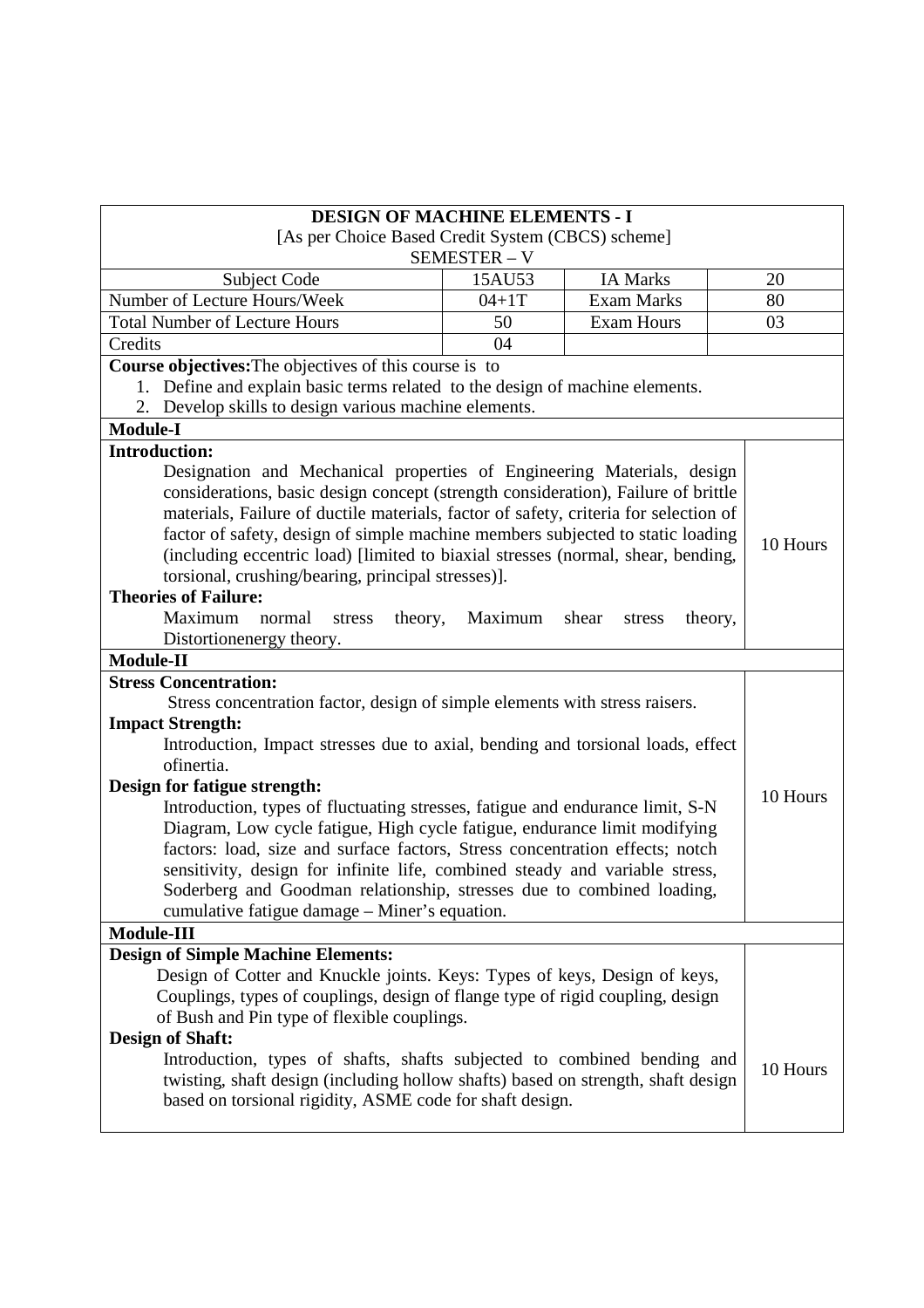| <b>Module-IV</b><br><b>Riveted Joints:</b><br>Introduction, methods of riveting, Types of rivets, rivet materials, types of<br>rivetedjoints, failures of riveted joints, joint efficiency.<br>10 Hours<br><b>Welded Joints:</b><br>Introduction, types of welded joints, design of welded joints (butt joints, fillet<br>welds, axially loaded unsymmetrical welded joints, eccentrically loaded<br>welded joints).<br>Module-V<br><b>Threaded Joints:</b><br>Introduction, basic terminology of screw threads, types of screw threads, types<br>of screw fastenings, designations of screw threads, Stresses in threaded<br>fasteners due to static loading, Effect of initial tension, threaded joints for<br>10 Hours<br>cylinder covers, design of eccentrically loaded bolted joints.<br><b>Power Screws:</b><br>Introduction, Types of screw threads used for power screws, Design of Power<br>Screws, efficiency, self-locking and over hauling. Design of screw jack<br><b>Course outcomes:</b><br>After completion of above course, students will be able to<br>1. Explain the importance of Standards in Design, Selection of materials as per CODES &<br>STANDARDS.<br>2. Analyze the various modes of failure of machine components under different static load<br>conditions and use appropriate theories of failures to design machine components.<br>3. Compute the dimensions of simple machine components.<br>4. Design shafts for transmission of power under various conditions.<br>5. Design of welded joints, riveted joints and power screws<br><b>Question paper pattern:</b><br>The question paper will have ten questions.<br>1<br>2 Each full question consists of 16 marks.<br>3 There will be 2 full questions (with a maximum of four sub questions) from each module.<br>4 Each full question will have sub questions covering all the topics under a module.<br>The students will have to answer 5 full questions, selecting one full question from each<br>module.<br><b>Design Data Hand Books:</b><br>1. Design Data Hand Book- K. Mahadevan and Balaveera Reddy, CBS Publication.<br>2 Design Data Hand Book- K. Lingaiah, McGraw Hill, 2nd Ed.2003.<br><b>Text Books:</b><br>1 Design of Machine Elements-V.B. Bhandari, Tata McGraw Hill Publishing Company<br>Ltd., New Delhi, 2nd Edition 2007.<br>2 A text book of Machine Design-R.S. Khurmi and J.K. Gupta, S.Chand & Co.<br>Mechanical Engineering Design- Joseph E shigley and Charles R. G. Budynas, McGraw<br>3 |  |
|----------------------------------------------------------------------------------------------------------------------------------------------------------------------------------------------------------------------------------------------------------------------------------------------------------------------------------------------------------------------------------------------------------------------------------------------------------------------------------------------------------------------------------------------------------------------------------------------------------------------------------------------------------------------------------------------------------------------------------------------------------------------------------------------------------------------------------------------------------------------------------------------------------------------------------------------------------------------------------------------------------------------------------------------------------------------------------------------------------------------------------------------------------------------------------------------------------------------------------------------------------------------------------------------------------------------------------------------------------------------------------------------------------------------------------------------------------------------------------------------------------------------------------------------------------------------------------------------------------------------------------------------------------------------------------------------------------------------------------------------------------------------------------------------------------------------------------------------------------------------------------------------------------------------------------------------------------------------------------------------------------------------------------------------------------------------------------------------------------------------------------------------------------------------------------------------------------------------------------------------------------------------------------------------------------------------------------------------------------------------------------------------------------------------------------------------------------------------------------------------------------------|--|
|                                                                                                                                                                                                                                                                                                                                                                                                                                                                                                                                                                                                                                                                                                                                                                                                                                                                                                                                                                                                                                                                                                                                                                                                                                                                                                                                                                                                                                                                                                                                                                                                                                                                                                                                                                                                                                                                                                                                                                                                                                                                                                                                                                                                                                                                                                                                                                                                                                                                                                                |  |
|                                                                                                                                                                                                                                                                                                                                                                                                                                                                                                                                                                                                                                                                                                                                                                                                                                                                                                                                                                                                                                                                                                                                                                                                                                                                                                                                                                                                                                                                                                                                                                                                                                                                                                                                                                                                                                                                                                                                                                                                                                                                                                                                                                                                                                                                                                                                                                                                                                                                                                                |  |
|                                                                                                                                                                                                                                                                                                                                                                                                                                                                                                                                                                                                                                                                                                                                                                                                                                                                                                                                                                                                                                                                                                                                                                                                                                                                                                                                                                                                                                                                                                                                                                                                                                                                                                                                                                                                                                                                                                                                                                                                                                                                                                                                                                                                                                                                                                                                                                                                                                                                                                                |  |
|                                                                                                                                                                                                                                                                                                                                                                                                                                                                                                                                                                                                                                                                                                                                                                                                                                                                                                                                                                                                                                                                                                                                                                                                                                                                                                                                                                                                                                                                                                                                                                                                                                                                                                                                                                                                                                                                                                                                                                                                                                                                                                                                                                                                                                                                                                                                                                                                                                                                                                                |  |
|                                                                                                                                                                                                                                                                                                                                                                                                                                                                                                                                                                                                                                                                                                                                                                                                                                                                                                                                                                                                                                                                                                                                                                                                                                                                                                                                                                                                                                                                                                                                                                                                                                                                                                                                                                                                                                                                                                                                                                                                                                                                                                                                                                                                                                                                                                                                                                                                                                                                                                                |  |
|                                                                                                                                                                                                                                                                                                                                                                                                                                                                                                                                                                                                                                                                                                                                                                                                                                                                                                                                                                                                                                                                                                                                                                                                                                                                                                                                                                                                                                                                                                                                                                                                                                                                                                                                                                                                                                                                                                                                                                                                                                                                                                                                                                                                                                                                                                                                                                                                                                                                                                                |  |
|                                                                                                                                                                                                                                                                                                                                                                                                                                                                                                                                                                                                                                                                                                                                                                                                                                                                                                                                                                                                                                                                                                                                                                                                                                                                                                                                                                                                                                                                                                                                                                                                                                                                                                                                                                                                                                                                                                                                                                                                                                                                                                                                                                                                                                                                                                                                                                                                                                                                                                                |  |
|                                                                                                                                                                                                                                                                                                                                                                                                                                                                                                                                                                                                                                                                                                                                                                                                                                                                                                                                                                                                                                                                                                                                                                                                                                                                                                                                                                                                                                                                                                                                                                                                                                                                                                                                                                                                                                                                                                                                                                                                                                                                                                                                                                                                                                                                                                                                                                                                                                                                                                                |  |
|                                                                                                                                                                                                                                                                                                                                                                                                                                                                                                                                                                                                                                                                                                                                                                                                                                                                                                                                                                                                                                                                                                                                                                                                                                                                                                                                                                                                                                                                                                                                                                                                                                                                                                                                                                                                                                                                                                                                                                                                                                                                                                                                                                                                                                                                                                                                                                                                                                                                                                                |  |
|                                                                                                                                                                                                                                                                                                                                                                                                                                                                                                                                                                                                                                                                                                                                                                                                                                                                                                                                                                                                                                                                                                                                                                                                                                                                                                                                                                                                                                                                                                                                                                                                                                                                                                                                                                                                                                                                                                                                                                                                                                                                                                                                                                                                                                                                                                                                                                                                                                                                                                                |  |
|                                                                                                                                                                                                                                                                                                                                                                                                                                                                                                                                                                                                                                                                                                                                                                                                                                                                                                                                                                                                                                                                                                                                                                                                                                                                                                                                                                                                                                                                                                                                                                                                                                                                                                                                                                                                                                                                                                                                                                                                                                                                                                                                                                                                                                                                                                                                                                                                                                                                                                                |  |
|                                                                                                                                                                                                                                                                                                                                                                                                                                                                                                                                                                                                                                                                                                                                                                                                                                                                                                                                                                                                                                                                                                                                                                                                                                                                                                                                                                                                                                                                                                                                                                                                                                                                                                                                                                                                                                                                                                                                                                                                                                                                                                                                                                                                                                                                                                                                                                                                                                                                                                                |  |
|                                                                                                                                                                                                                                                                                                                                                                                                                                                                                                                                                                                                                                                                                                                                                                                                                                                                                                                                                                                                                                                                                                                                                                                                                                                                                                                                                                                                                                                                                                                                                                                                                                                                                                                                                                                                                                                                                                                                                                                                                                                                                                                                                                                                                                                                                                                                                                                                                                                                                                                |  |
|                                                                                                                                                                                                                                                                                                                                                                                                                                                                                                                                                                                                                                                                                                                                                                                                                                                                                                                                                                                                                                                                                                                                                                                                                                                                                                                                                                                                                                                                                                                                                                                                                                                                                                                                                                                                                                                                                                                                                                                                                                                                                                                                                                                                                                                                                                                                                                                                                                                                                                                |  |
|                                                                                                                                                                                                                                                                                                                                                                                                                                                                                                                                                                                                                                                                                                                                                                                                                                                                                                                                                                                                                                                                                                                                                                                                                                                                                                                                                                                                                                                                                                                                                                                                                                                                                                                                                                                                                                                                                                                                                                                                                                                                                                                                                                                                                                                                                                                                                                                                                                                                                                                |  |
|                                                                                                                                                                                                                                                                                                                                                                                                                                                                                                                                                                                                                                                                                                                                                                                                                                                                                                                                                                                                                                                                                                                                                                                                                                                                                                                                                                                                                                                                                                                                                                                                                                                                                                                                                                                                                                                                                                                                                                                                                                                                                                                                                                                                                                                                                                                                                                                                                                                                                                                |  |
|                                                                                                                                                                                                                                                                                                                                                                                                                                                                                                                                                                                                                                                                                                                                                                                                                                                                                                                                                                                                                                                                                                                                                                                                                                                                                                                                                                                                                                                                                                                                                                                                                                                                                                                                                                                                                                                                                                                                                                                                                                                                                                                                                                                                                                                                                                                                                                                                                                                                                                                |  |
|                                                                                                                                                                                                                                                                                                                                                                                                                                                                                                                                                                                                                                                                                                                                                                                                                                                                                                                                                                                                                                                                                                                                                                                                                                                                                                                                                                                                                                                                                                                                                                                                                                                                                                                                                                                                                                                                                                                                                                                                                                                                                                                                                                                                                                                                                                                                                                                                                                                                                                                |  |
|                                                                                                                                                                                                                                                                                                                                                                                                                                                                                                                                                                                                                                                                                                                                                                                                                                                                                                                                                                                                                                                                                                                                                                                                                                                                                                                                                                                                                                                                                                                                                                                                                                                                                                                                                                                                                                                                                                                                                                                                                                                                                                                                                                                                                                                                                                                                                                                                                                                                                                                |  |
|                                                                                                                                                                                                                                                                                                                                                                                                                                                                                                                                                                                                                                                                                                                                                                                                                                                                                                                                                                                                                                                                                                                                                                                                                                                                                                                                                                                                                                                                                                                                                                                                                                                                                                                                                                                                                                                                                                                                                                                                                                                                                                                                                                                                                                                                                                                                                                                                                                                                                                                |  |
|                                                                                                                                                                                                                                                                                                                                                                                                                                                                                                                                                                                                                                                                                                                                                                                                                                                                                                                                                                                                                                                                                                                                                                                                                                                                                                                                                                                                                                                                                                                                                                                                                                                                                                                                                                                                                                                                                                                                                                                                                                                                                                                                                                                                                                                                                                                                                                                                                                                                                                                |  |
|                                                                                                                                                                                                                                                                                                                                                                                                                                                                                                                                                                                                                                                                                                                                                                                                                                                                                                                                                                                                                                                                                                                                                                                                                                                                                                                                                                                                                                                                                                                                                                                                                                                                                                                                                                                                                                                                                                                                                                                                                                                                                                                                                                                                                                                                                                                                                                                                                                                                                                                |  |
|                                                                                                                                                                                                                                                                                                                                                                                                                                                                                                                                                                                                                                                                                                                                                                                                                                                                                                                                                                                                                                                                                                                                                                                                                                                                                                                                                                                                                                                                                                                                                                                                                                                                                                                                                                                                                                                                                                                                                                                                                                                                                                                                                                                                                                                                                                                                                                                                                                                                                                                |  |
|                                                                                                                                                                                                                                                                                                                                                                                                                                                                                                                                                                                                                                                                                                                                                                                                                                                                                                                                                                                                                                                                                                                                                                                                                                                                                                                                                                                                                                                                                                                                                                                                                                                                                                                                                                                                                                                                                                                                                                                                                                                                                                                                                                                                                                                                                                                                                                                                                                                                                                                |  |
|                                                                                                                                                                                                                                                                                                                                                                                                                                                                                                                                                                                                                                                                                                                                                                                                                                                                                                                                                                                                                                                                                                                                                                                                                                                                                                                                                                                                                                                                                                                                                                                                                                                                                                                                                                                                                                                                                                                                                                                                                                                                                                                                                                                                                                                                                                                                                                                                                                                                                                                |  |
|                                                                                                                                                                                                                                                                                                                                                                                                                                                                                                                                                                                                                                                                                                                                                                                                                                                                                                                                                                                                                                                                                                                                                                                                                                                                                                                                                                                                                                                                                                                                                                                                                                                                                                                                                                                                                                                                                                                                                                                                                                                                                                                                                                                                                                                                                                                                                                                                                                                                                                                |  |
|                                                                                                                                                                                                                                                                                                                                                                                                                                                                                                                                                                                                                                                                                                                                                                                                                                                                                                                                                                                                                                                                                                                                                                                                                                                                                                                                                                                                                                                                                                                                                                                                                                                                                                                                                                                                                                                                                                                                                                                                                                                                                                                                                                                                                                                                                                                                                                                                                                                                                                                |  |
|                                                                                                                                                                                                                                                                                                                                                                                                                                                                                                                                                                                                                                                                                                                                                                                                                                                                                                                                                                                                                                                                                                                                                                                                                                                                                                                                                                                                                                                                                                                                                                                                                                                                                                                                                                                                                                                                                                                                                                                                                                                                                                                                                                                                                                                                                                                                                                                                                                                                                                                |  |
|                                                                                                                                                                                                                                                                                                                                                                                                                                                                                                                                                                                                                                                                                                                                                                                                                                                                                                                                                                                                                                                                                                                                                                                                                                                                                                                                                                                                                                                                                                                                                                                                                                                                                                                                                                                                                                                                                                                                                                                                                                                                                                                                                                                                                                                                                                                                                                                                                                                                                                                |  |
|                                                                                                                                                                                                                                                                                                                                                                                                                                                                                                                                                                                                                                                                                                                                                                                                                                                                                                                                                                                                                                                                                                                                                                                                                                                                                                                                                                                                                                                                                                                                                                                                                                                                                                                                                                                                                                                                                                                                                                                                                                                                                                                                                                                                                                                                                                                                                                                                                                                                                                                |  |
|                                                                                                                                                                                                                                                                                                                                                                                                                                                                                                                                                                                                                                                                                                                                                                                                                                                                                                                                                                                                                                                                                                                                                                                                                                                                                                                                                                                                                                                                                                                                                                                                                                                                                                                                                                                                                                                                                                                                                                                                                                                                                                                                                                                                                                                                                                                                                                                                                                                                                                                |  |
|                                                                                                                                                                                                                                                                                                                                                                                                                                                                                                                                                                                                                                                                                                                                                                                                                                                                                                                                                                                                                                                                                                                                                                                                                                                                                                                                                                                                                                                                                                                                                                                                                                                                                                                                                                                                                                                                                                                                                                                                                                                                                                                                                                                                                                                                                                                                                                                                                                                                                                                |  |
|                                                                                                                                                                                                                                                                                                                                                                                                                                                                                                                                                                                                                                                                                                                                                                                                                                                                                                                                                                                                                                                                                                                                                                                                                                                                                                                                                                                                                                                                                                                                                                                                                                                                                                                                                                                                                                                                                                                                                                                                                                                                                                                                                                                                                                                                                                                                                                                                                                                                                                                |  |
|                                                                                                                                                                                                                                                                                                                                                                                                                                                                                                                                                                                                                                                                                                                                                                                                                                                                                                                                                                                                                                                                                                                                                                                                                                                                                                                                                                                                                                                                                                                                                                                                                                                                                                                                                                                                                                                                                                                                                                                                                                                                                                                                                                                                                                                                                                                                                                                                                                                                                                                |  |
|                                                                                                                                                                                                                                                                                                                                                                                                                                                                                                                                                                                                                                                                                                                                                                                                                                                                                                                                                                                                                                                                                                                                                                                                                                                                                                                                                                                                                                                                                                                                                                                                                                                                                                                                                                                                                                                                                                                                                                                                                                                                                                                                                                                                                                                                                                                                                                                                                                                                                                                |  |
|                                                                                                                                                                                                                                                                                                                                                                                                                                                                                                                                                                                                                                                                                                                                                                                                                                                                                                                                                                                                                                                                                                                                                                                                                                                                                                                                                                                                                                                                                                                                                                                                                                                                                                                                                                                                                                                                                                                                                                                                                                                                                                                                                                                                                                                                                                                                                                                                                                                                                                                |  |
|                                                                                                                                                                                                                                                                                                                                                                                                                                                                                                                                                                                                                                                                                                                                                                                                                                                                                                                                                                                                                                                                                                                                                                                                                                                                                                                                                                                                                                                                                                                                                                                                                                                                                                                                                                                                                                                                                                                                                                                                                                                                                                                                                                                                                                                                                                                                                                                                                                                                                                                |  |
| hill international edition- 6, 2009.                                                                                                                                                                                                                                                                                                                                                                                                                                                                                                                                                                                                                                                                                                                                                                                                                                                                                                                                                                                                                                                                                                                                                                                                                                                                                                                                                                                                                                                                                                                                                                                                                                                                                                                                                                                                                                                                                                                                                                                                                                                                                                                                                                                                                                                                                                                                                                                                                                                                           |  |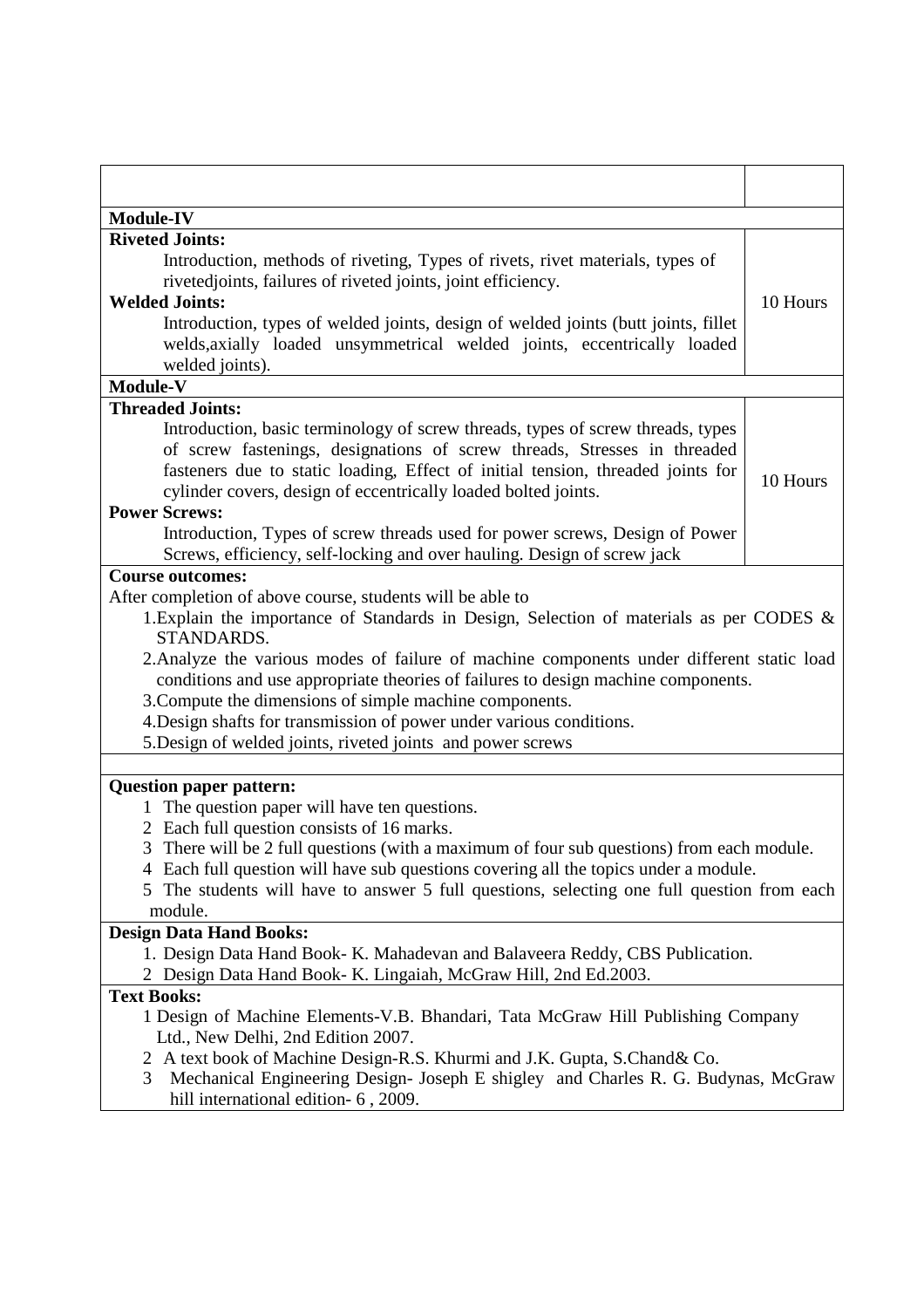#### **Reference Books:**

- 1. Theory and problems of Machine Design,Hall, Holowenko, Laughlin (Schaum's Outlines series), TataMcGraw Hill Publishing Company Ltd., New Delhi.
- 2. Machine design: Paul H. Black, McGraw-Hill International Book Company.
- 3. Machine design-I: J.B.K. Das, SapnaBook House, Bangalore.
- 4. Machine design: Robert L Norton, Prentice Hall.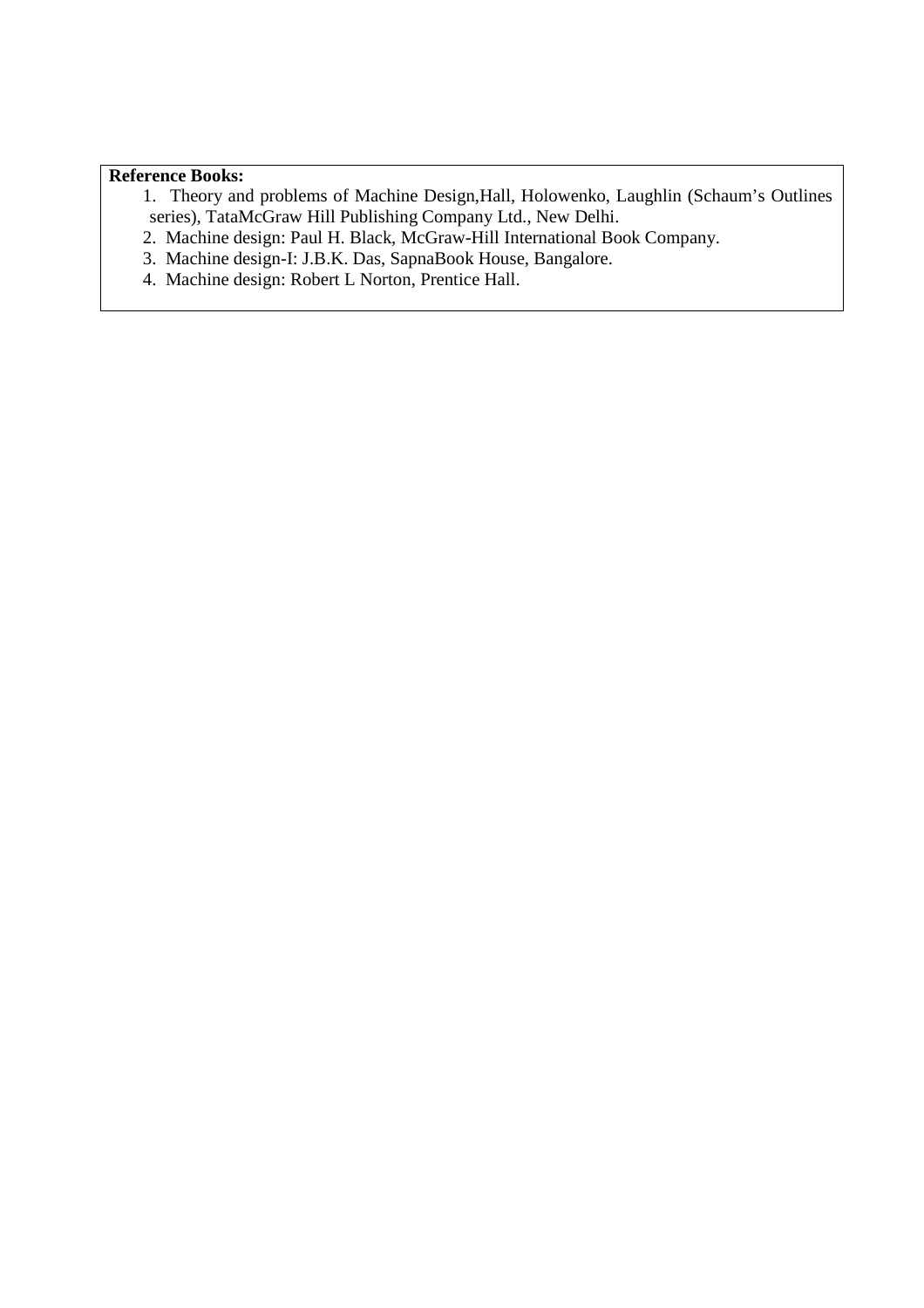| <b>AUTOMOTIVE FUELS AND COMBUSTION</b>                                                                                          |            |                   |          |
|---------------------------------------------------------------------------------------------------------------------------------|------------|-------------------|----------|
| [As per Choice Based Credit System (CBCS) scheme]                                                                               |            |                   |          |
|                                                                                                                                 | SEMESTER-V |                   |          |
| Subject Code                                                                                                                    | 15AU54     | <b>IA Marks</b>   | 20       |
| Number of Lecture Hours/Week                                                                                                    | 04         | <b>Exam Marks</b> | 80       |
| <b>Total Number of Lecture Hours</b>                                                                                            | 50         | <b>Exam Hours</b> | 03       |
| Credits                                                                                                                         | 04         |                   |          |
| Course objectives: The objectives of this course is to                                                                          |            |                   |          |
| 1. Introduce understanding about available energy sources for ICE.                                                              |            |                   |          |
| Distinguish between properties of difference fuels.<br>2.                                                                       |            |                   |          |
| 3. Explain fuel refining process.                                                                                               |            |                   |          |
| 4. Determine the A/F ratio for complete combustion.<br>5. Explain requirements of combustion chambers for S.I. and C.I. Engines |            |                   |          |
| 6. Define & differentiate between multi fuel& duel fuel engines.                                                                |            |                   |          |
| 7. Discuss the performance characteristics of multi fuel & duel fuel engines.                                                   |            |                   |          |
| <b>Module-I</b>                                                                                                                 |            |                   |          |
| <b>Energy Sources:</b>                                                                                                          |            |                   |          |
| Exhaustible sources - crude oil, Natural gas, Inexhaustible sources - Solar                                                     |            |                   |          |
| energy, Wind power, Tidal Power, Geo-thermal power. Energy from Bio-gas,                                                        |            |                   |          |
| Synthetic fuels-Fuel Cells, Hydrogen-only a brief introduction.                                                                 |            |                   |          |
| <b>Liquid Fuels:</b>                                                                                                            |            |                   |          |
| Origin of petroleum, its chemistry, normal paraffin's, iso-paraffins, olefins,                                                  |            |                   |          |
| 10 Hours<br>naphthalene and aromatics. Refining of petroleum: Fractional distillation,                                          |            |                   |          |
| Cracking, Reforming process, Thermal reforming, polymerization, alkylation,                                                     |            |                   |          |
| and isomerisation. Properties and tests: Specific Gravity, viscosity, flash and                                                 |            |                   |          |
| fire points, calorific value, rating of fuels, vapour pressure, cloud and pour                                                  |            |                   |          |
| point, annealing point, diesel index, carbon residue and ash content                                                            |            |                   |          |
| determination.                                                                                                                  |            |                   |          |
| Module-II                                                                                                                       |            |                   |          |
| <b>Petrol and Diesel Fuels:</b>                                                                                                 |            |                   |          |
| Properties and rating of fuels, chemical energy of fuels, Reaction Equation,                                                    |            |                   |          |
| Properties of A/F mixture, combustion temp, combustion charts, Lead free                                                        |            |                   |          |
| gasoline's, low and ultra - low sulphur diesels, LPG, C NG, Alcohols,                                                           |            |                   |          |
| Biodiesels, Gaseous Fuel Injections, Dual Fueling and Controls - CNG and                                                        |            |                   |          |
| Gasoline, Hydrogen and Diesel, Alcohols and Diesels etc.                                                                        |            |                   | 10 Hours |
| <b>Combustion Equations:</b>                                                                                                    |            |                   |          |
| Combustion equation, conversion of gravimetric to volumetric analysis.                                                          |            |                   |          |
| Determination of theoretical minimum quantity of air for complete                                                               |            |                   |          |
| combustion. Determination of air fuel ratio for a given fuel. Numerical                                                         |            |                   |          |
| problems, flue gas analysis, gas Chromatograph.<br>Module-III                                                                   |            |                   |          |
|                                                                                                                                 |            |                   |          |
| <b>Combustion in S.I. Engines:</b><br>Initiation of combustion, flame velocities, effect of variables on flame                  |            |                   |          |
| propagation, normal and abnormal combustion, pre-ignition, surface ignition,                                                    |            |                   |          |
| detonation, theories of detonation, effects of engine variables on detonation,                                                  |            |                   |          |
| effects of detonation, control of detonation, features and design consideration                                                 |            |                   |          |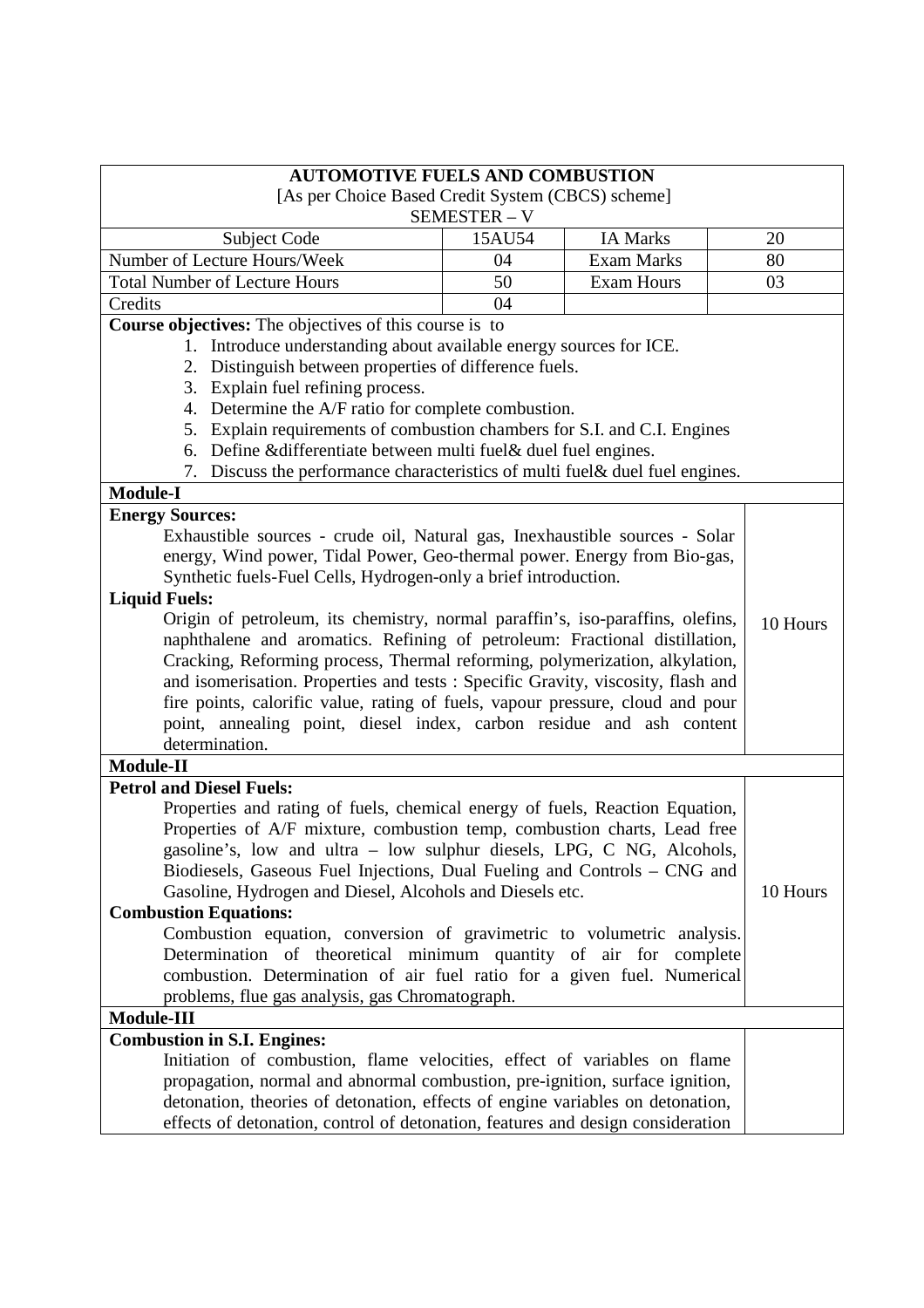| of combustion chambers, types of combustion chambers.                                       | 10 Hours |
|---------------------------------------------------------------------------------------------|----------|
| <b>Combustion in C.I. Engines:</b>                                                          |          |
| Various stages of combustion, vaporization of fuel droplets and spray                       |          |
| formation, air motion, swirl, squish, tumble flow, velocities, diesel knock and             |          |
| its effect, methods of controlling diesel knock, features and design                        |          |
| considerations of combustion chambers, types of combustion chambers.                        |          |
| <b>Module-IV</b>                                                                            |          |
| <b>Engine testing and Performance:</b>                                                      |          |
| Performance parameters, Basic measurements, Measurements of Speed, Fuel                     |          |
| consumption, air consumption, brake power and different types of                            |          |
| dynamometers, frictional power measurement by willam's line method, Morse                   | 10 Hours |
| test and other methods, indicated power, blow by measurement, performance                   |          |
| maps, heat balance and related numerical.                                                   |          |
| Module-V                                                                                    |          |
| <b>Dual fuel and Multi-fuel Engines:</b>                                                    |          |
| Combustion in dual fuel engines, Factor affecting combustion. Main types of                 |          |
| gaseous fuels, Supercharge knock control & Performance of diesel fuel                       |          |
| engines. Characteristics of multi fuel engines, Modification of fuel system,                | 10 Hours |
| suitability of various engines as multi fuel unit, performance of multi fuel                |          |
| engines.                                                                                    |          |
| Course outcomes: After completion of above course, students will be able to                 |          |
| 1. Explain available energy sources for internal combustion engine.                         |          |
| 2. Determine A/F ratio for a given fuel.                                                    |          |
| 3. Explain stages of combustion in S.I. & C.I. engines.                                     |          |
| 4. Design SI& CI engine combustion chambers.                                                |          |
| 5. Explain and differentiate between multi fuel and duel fuel engines.                      |          |
| <b>Question paper pattern:</b>                                                              |          |
| 1. The question paper will have ten questions.                                              |          |
| 2. Each full question consists of 16 marks.                                                 |          |
| 3. There will be 2 full questions (with a maximum of four sub questions) from each module.  |          |
| 4. Each full question will have sub questions covering all the topics under a module.       |          |
| 5. The students will have to answer 5 full questions, selecting one full question from each |          |
| module.                                                                                     |          |
| <b>Text Books:</b>                                                                          |          |
| 1. I.C. Engines-Mathur & Sharma, Dhanpat Rai & Sons, New Delhi, 1994                        |          |
| 2. Fuels & Combustion- S.P. Sharma & Chandra Mohan, Tata McGraw-Hill, New Delhi, 1987       |          |
| <b>Reference Books:</b>                                                                     |          |
| 1. Internal Combustion Engines- Ganesan, V, Tata McGraw Hill Book Co., 1995.                |          |
| 2. Internal Combustion Engine Fundamentals- John B. Heywood, McGraw Hill Book, 1998.        |          |
| 3. Internal Combustion Engine and Air Pollution- Obert, E.F., International Text Book       |          |
| Publishers, 1983.                                                                           |          |
| 4. I.C. Engines by Maleev- CBS Publications, New Delhi.                                     |          |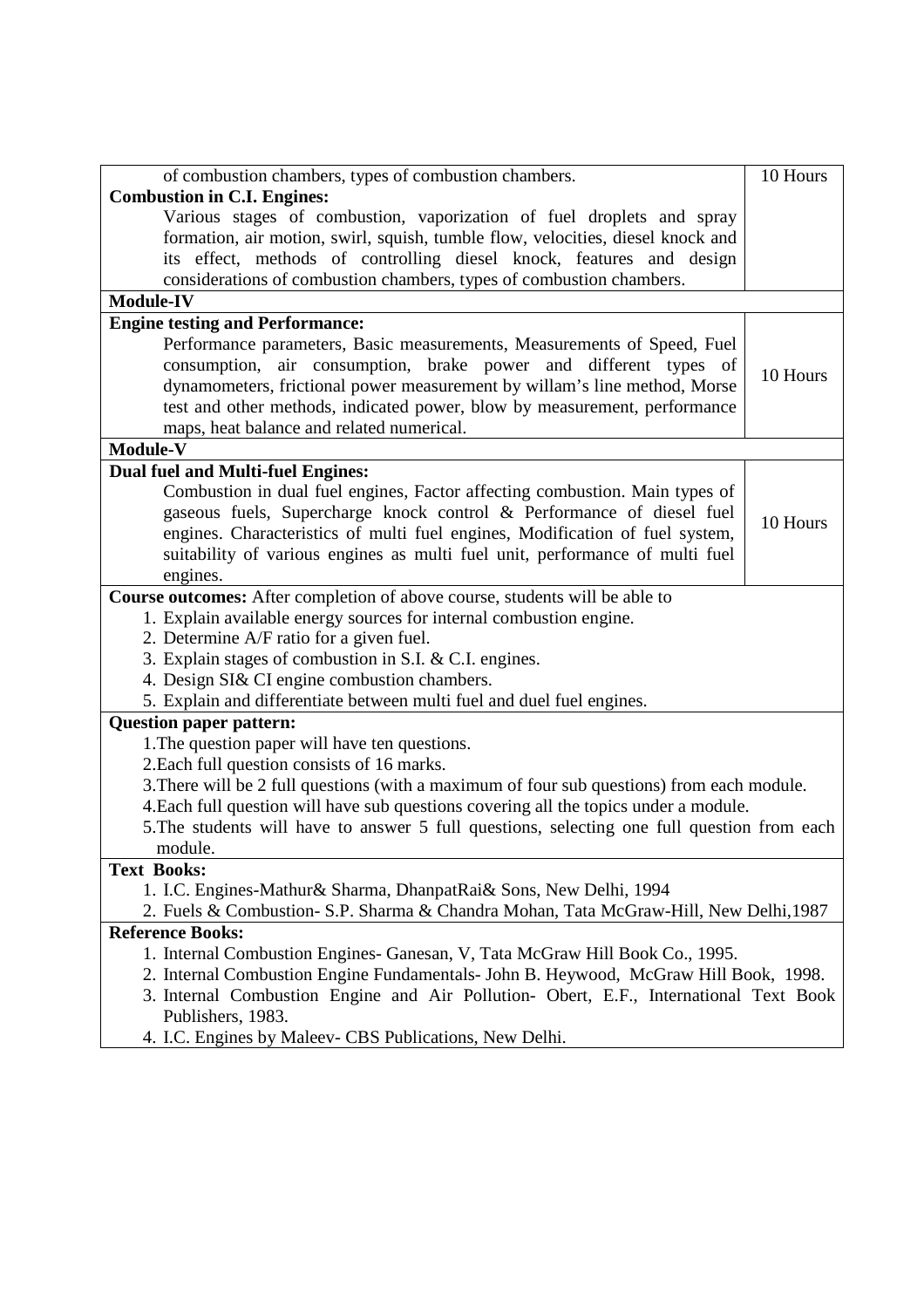| CAD / CAM                                                                                                                                               |              |                   |         |
|---------------------------------------------------------------------------------------------------------------------------------------------------------|--------------|-------------------|---------|
| [As per Choice Based Credit System (CBCS) scheme]                                                                                                       |              |                   |         |
|                                                                                                                                                         | SEMESTER - V |                   |         |
| <b>Subject Code</b>                                                                                                                                     | 15AU551      | <b>IA Marks</b>   | 20      |
| Number of Lecture Hours/Week                                                                                                                            | 03           | <b>Exam Marks</b> | 80      |
| <b>Total Number of Lecture Hours</b>                                                                                                                    | 40           | <b>Exam Hours</b> | 03      |
| Credits                                                                                                                                                 | 03           |                   |         |
| <b>Course objectives:</b> The objectives of this course is to                                                                                           |              |                   |         |
| Describe the fundamental theory and concepts of the CAD/CAM.<br>1.                                                                                      |              |                   |         |
| Explain the Basic hardware structure and components used in CAD systems.<br>2.                                                                          |              |                   |         |
| Develop transformations for 2D geometric modeling.<br>3.                                                                                                |              |                   |         |
| Describe the principles of Computer Aided Designing systems and the concepts of<br>4.                                                                   |              |                   |         |
| Geometric Modeling, solid modeling, and feature-based design modeling.                                                                                  |              |                   |         |
| 5. Explain the concepts of NC and CNC programming and machining.                                                                                        |              |                   |         |
| Compare and distinguish the difference between the operation and programming of a CNC<br>6.                                                             |              |                   |         |
| machine tool using manual programming and the operation and programming of CNC                                                                          |              |                   |         |
| machine tool using CAM systems.                                                                                                                         |              |                   |         |
| Apply both practices (manually and CAM) to develop the G-code program. And explain the<br>7.                                                            |              |                   |         |
| basics of FEA and Robotics.                                                                                                                             |              |                   |         |
| <b>Module-I</b>                                                                                                                                         |              |                   |         |
| <b>Introduction:</b>                                                                                                                                    |              |                   |         |
| Role of computers in design and manufacturing. Influence of computers in                                                                                |              |                   |         |
| manufacturing environment. Product cycle in conventional and computerized                                                                               |              |                   |         |
| manufacturing environment. Introduction to CAD, Introduction to CAM.                                                                                    |              |                   |         |
| Advantages and disadvantages of CAD and CAM.<br><b>Hardware for CAD:</b>                                                                                |              |                   | 8 Hours |
|                                                                                                                                                         |              |                   |         |
| Basic Hardware structure, Working principles, usage and types of hardware<br>for CAD – Input devices, output devices, memory, CPU, hardcopy and storage |              |                   |         |
| devices.                                                                                                                                                |              |                   |         |
| Module-II                                                                                                                                               |              |                   |         |
| <b>Computer graphics:</b>                                                                                                                               |              |                   |         |
| Software configuration of a graphic system, function of graphics package,                                                                               |              |                   |         |
| construction of geometry, wire frame and solid modeling, Geometry                                                                                       |              |                   |         |
| transformation – two dimensional and three dimensional transformation,                                                                                  |              |                   |         |
| translation, scaling, reflection, rotation, CAD/CAM integration. Desirable                                                                              |              |                   |         |
| modeling facilities. Introduction to exchange of modeling data-Basic features                                                                           |              |                   | 8 Hours |
| of IGES, STEP, DXF, and DMIS                                                                                                                            |              |                   |         |
| <b>Introduction to Finite element analysis:</b>                                                                                                         |              |                   |         |
| Introduction, basic concepts, discretization, element types, nodes and degrees                                                                          |              |                   |         |
| of freedom mesh generation, constraints, loads, preprocessing, and application                                                                          |              |                   |         |
| to static analysis.                                                                                                                                     |              |                   |         |
| <b>Module-III</b>                                                                                                                                       |              |                   |         |
| Numerical Control (NC) and CNC machine tools:                                                                                                           |              |                   |         |
| Basic components of an NC Systems, NC procedure, NC co-ordinate systems                                                                                 |              |                   |         |
| , open loop & closed loop system (position controlled NC) NC motion                                                                                     |              |                   | 8 Hours |
| control systems, application of NC. Advantage & limitations of NC. Functions                                                                            |              |                   |         |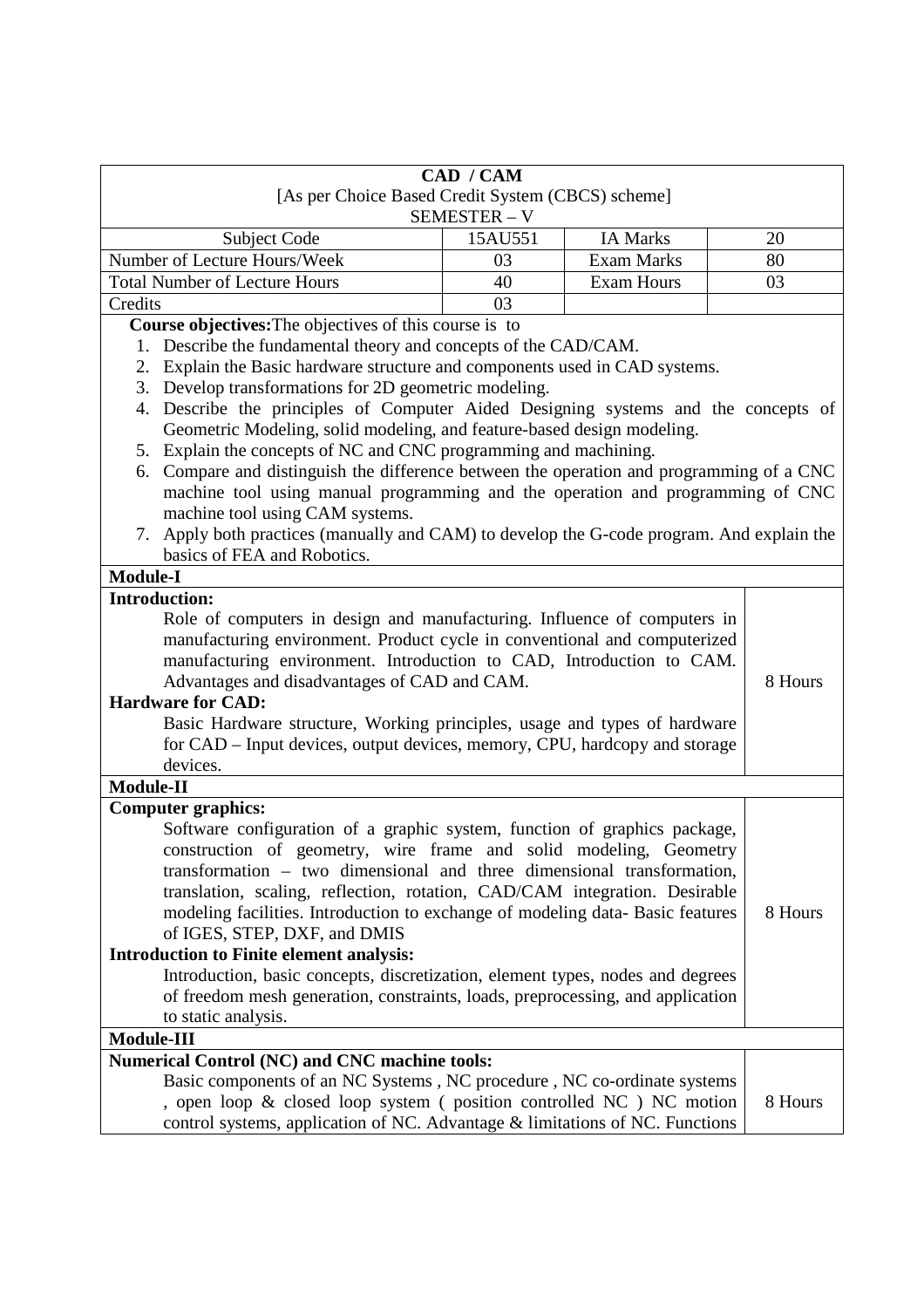| of CNC, CNC machining centers, CNC turning centers, high speed CNC                                                                                           |         |
|--------------------------------------------------------------------------------------------------------------------------------------------------------------|---------|
| machine tools.                                                                                                                                               |         |
| Module-IV                                                                                                                                                    |         |
| NC, CNC, DNC Technologies:                                                                                                                                   |         |
| NC, CNC, DNC, modes, NC elements, advantages and limitations of NC,                                                                                          |         |
| CNC. Functions of computer in DNC                                                                                                                            |         |
| <b>CNC</b> tooling:                                                                                                                                          |         |
| Turning tool geometry, milling tooling system, tool presetting, ATC, work<br>holding.                                                                        | 8 Hours |
| <b>CAM Programming:</b>                                                                                                                                      |         |
| Overview of different CNC machining centers, CNC turning centers,                                                                                            |         |
| highspeed machine tools                                                                                                                                      |         |
| Module-V                                                                                                                                                     |         |
| <b>CNC Programming:</b>                                                                                                                                      |         |
| Part program fundamentals-steps involved in development of a part<br>program.Manual part programming, milling, turning, turning<br>center<br>programming.    | 8 Hours |
| <b>Introduction to Robotics:</b>                                                                                                                             |         |
| Introduction, robot configuration, robot motion, programming ofrobots, end<br>effectors work cell, control and interlock, robot sensor, robot applications   |         |
| <b>Course outcome:</b>                                                                                                                                       |         |
| After completion of above course, students will be able to                                                                                                   |         |
| 1. Describe the fundamental theory and concepts of the CAD/CAM. Explain the Basic<br>hardware structure and components used in CAD systems.                  |         |
| 2. Compare the different types of modeling techniques and explain the central role solid<br>models.                                                          |         |
| 3. Describe the principles of Computer Aided Designing systems and the concepts of<br>Geometric Modeling, solid modeling, and feature-based design modeling. |         |
| 4. Explain the basic concepts of NC and CNC programming and machining.                                                                                       |         |
| Compare and distinguish the difference between the operation and programming of a CNC<br>5.                                                                  |         |
| machine tool using manual programming and the operation and programming of CNC<br>machine tool using CAM systems.                                            |         |
| 6. Apply both practices (manually and CAM) to develop the G-code program, and explain the                                                                    |         |
| basics of FEA and Robotics.                                                                                                                                  |         |
| <b>Question paper pattern:</b>                                                                                                                               |         |
| The question paper will have ten questions.<br>1.                                                                                                            |         |
| Each full question consists of 16 marks.<br>2.                                                                                                               |         |
| There will be 2 full questions (with a maximum of four sub questions) from each module.<br>3.                                                                |         |
| Each full question will have sub questions covering all the topics under a module.<br>4.                                                                     |         |
| The students will have to answer 5 full questions, selecting one full question from each<br>5.                                                               |         |
| module.                                                                                                                                                      |         |
| <b>Text Books:</b>                                                                                                                                           |         |
| CAD/CAM Principles and Application-P.N. Rao, Tata McGraw Hill.<br>1.                                                                                         |         |
| CAD/CAM- Groover, Tata McGraw Hill, New Delhi<br>2.                                                                                                          |         |
| <b>Reference Books:</b>                                                                                                                                      |         |
| Introduction to the Design and Analysis of Algorithms - S.E. Goodman, S.T. Headetmiemi,<br>1.                                                                |         |
|                                                                                                                                                              |         |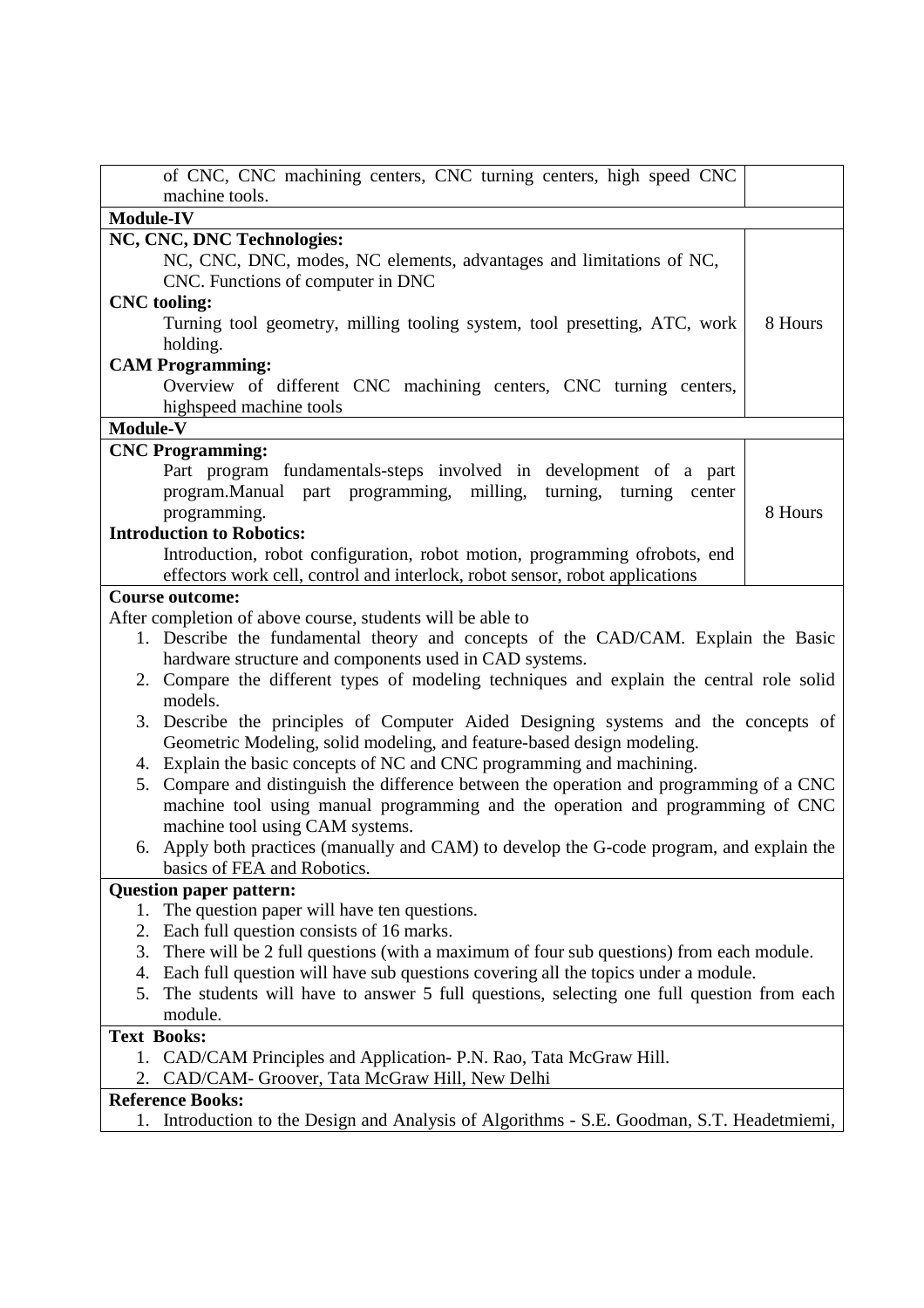McGraw Hill Book Company – 1988.

- 2. Principles of Interactive Computer Graphics-Newman and Sproull, Tata McGraw Hill, 1995.
- 3. NC Machine Programming and Software Design-Chno-H wachang, Michel. A. Melkanoff, Prentice Hall, 1989.
- 4. Numerical control and CAM- Pressman RS and Williams JE, John Wiley.
- 5. CAD-CAM- Chris McMahon & Jimmie Browne Pearson Education Asia 2001.
- 6. CAD/CAM Ibrahim Zeid, Tat McGraw Hill, 1999.
- 7. Computer Aided Manufacturing- P.N. Rao, N.K. Tewari and T.K. Kundra Tata McGraw Hill 1999.
- 8. Introduction to FEM- T Chandra patta Ashok D Bebgundu.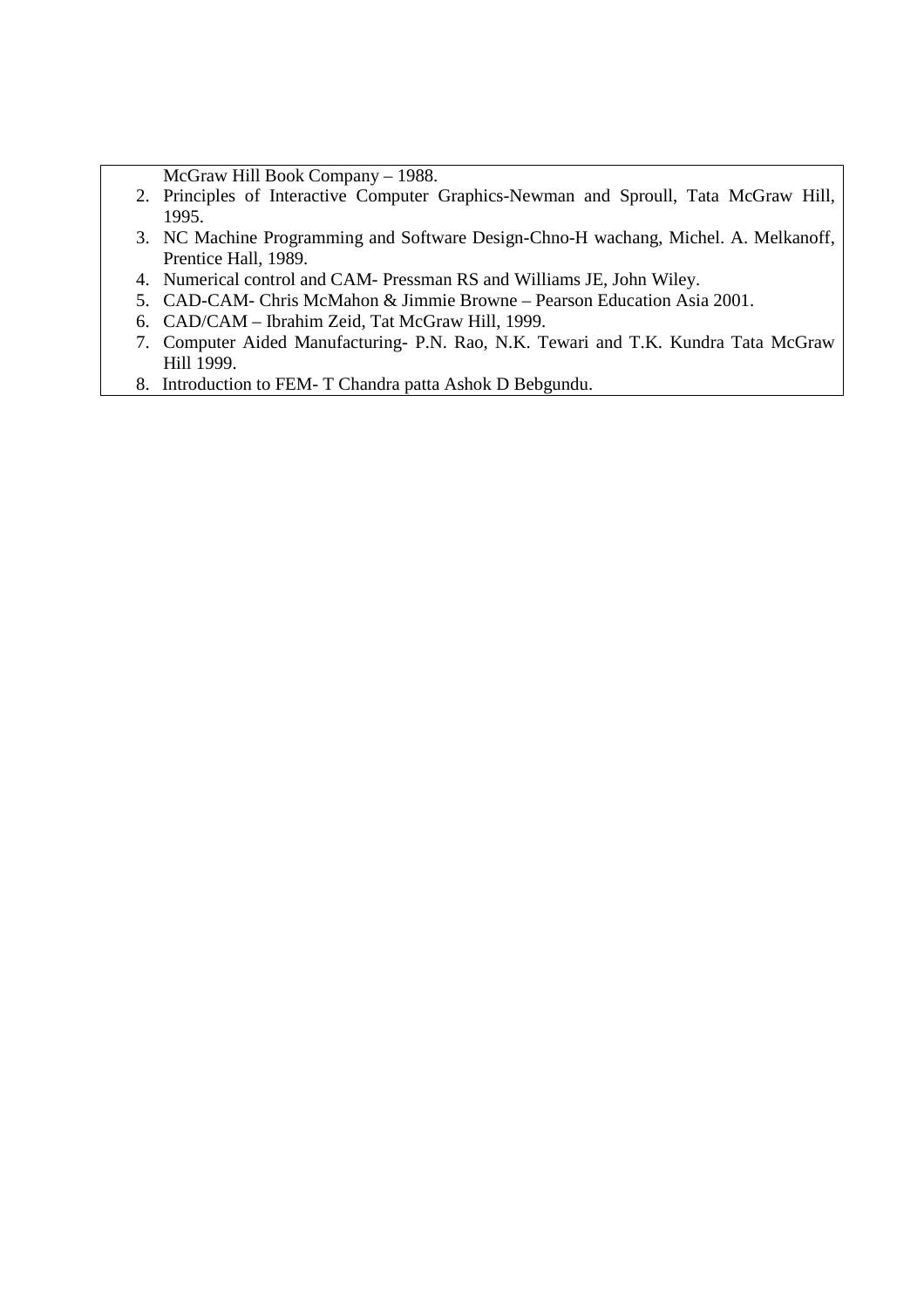|                                                                                         | <b>VEHICLE TRANSPORT MANAGEMENT</b> |                   |         |  |
|-----------------------------------------------------------------------------------------|-------------------------------------|-------------------|---------|--|
| [As per Choice Based Credit System (CBCS) scheme]                                       |                                     |                   |         |  |
|                                                                                         | SEMESTER - V                        |                   |         |  |
| Subject Code                                                                            | 15AU552                             | <b>IA Marks</b>   | 20      |  |
| Number of Lecture Hours/Week                                                            | 03                                  | <b>Exam Marks</b> | 80      |  |
| <b>Total Number of Lecture Hours</b>                                                    | 40                                  | <b>Exam Hours</b> | 03      |  |
| Credits                                                                                 | 03                                  |                   |         |  |
| Course objectives: The objectives of this course is to                                  |                                     |                   |         |  |
| Introduce infrastructure required for Fleetoperation and maintenance.<br>1.             |                                     |                   |         |  |
| Understand organizational structure and importance and methods of route planning.<br>2. |                                     |                   |         |  |
| 3.<br>Analyze different methods of fare collection systems.                             |                                     |                   |         |  |
| Calculate fleet operating costs.<br>4.                                                  |                                     |                   |         |  |
| 5. Explain different methods of accident prevention.                                    |                                     |                   |         |  |
| <b>Module-I</b>                                                                         |                                     |                   |         |  |
| <b>Introduction:</b>                                                                    |                                     |                   |         |  |
| Historical background, the growth of a network, trams, trolley buses, buses,            |                                     |                   |         |  |
| private cars, subsidies. Motor vehicle act 1988.                                        |                                     |                   |         |  |
| The Infrastructure:                                                                     |                                     |                   |         |  |
| Road, Highway network, traffic control, Bus priorities, pedestrianization, out          |                                     |                   |         |  |
| town shopping centers, Bus-stops, shelters, Bus stations-drive through type,            |                                     |                   |         |  |
| head on type, facilities for passengers, bus garages, requirement, layout of            |                                     |                   |         |  |
| premises, size, function, ,location, design, equipment, use of machinery,               |                                     |                   | 8 Hours |  |
| garage organization, large scale overhaul conveyance of staff, requirement of           |                                     |                   |         |  |
| facilities at depot., legal provisions for depot. Layouts.                              |                                     |                   |         |  |
| <b>Maintenance:</b>                                                                     |                                     |                   |         |  |
| Preventive, breakdown, overhauling - major, minor, repair schedules &                   |                                     |                   |         |  |
| workshop, facilities, documentation, analysis & corrective maintenance                  |                                     |                   |         |  |
| schedules.                                                                              |                                     |                   |         |  |
| <b>Module-II</b>                                                                        |                                     |                   |         |  |
| <b>Organization and Management:</b>                                                     |                                     |                   |         |  |
| Forms of ownership, municipal undertaking, company undertaking, traffic,                |                                     |                   |         |  |
| secretarial and engineering department, management, principle of transport, -           |                                     |                   |         |  |
| internal organization-centralized control, de-centralized control, staff                |                                     |                   |         |  |
| administration: industrial relation, administration, recruitment and training,          |                                     |                   |         |  |
| drivers and conductors duties, training of drivers and conductors, factors              |                                     |                   |         |  |
| affecting punctuality, welfare, health and safety.                                      |                                     |                   |         |  |
| <b>Route planning:</b>                                                                  |                                     |                   |         |  |
| Source of traffic, town planning, turning points, stopping places, shelters,            |                                     |                   | 8 Hours |  |
| survey of route, preliminary schedule test runs, elimination of hazards,                |                                     |                   |         |  |
| factors affecting frequency, direction of traffic flow, community of interest,          |                                     |                   |         |  |
| estimating, traffic volume, probable weekday travelers, passengers during               |                                     |                   |         |  |
| various periods of the day, estimated number of passengers, estimated                   |                                     |                   |         |  |
| traffic, possibility of single verses double deck and frequency                         |                                     |                   |         |  |
|                                                                                         |                                     |                   |         |  |
|                                                                                         |                                     |                   |         |  |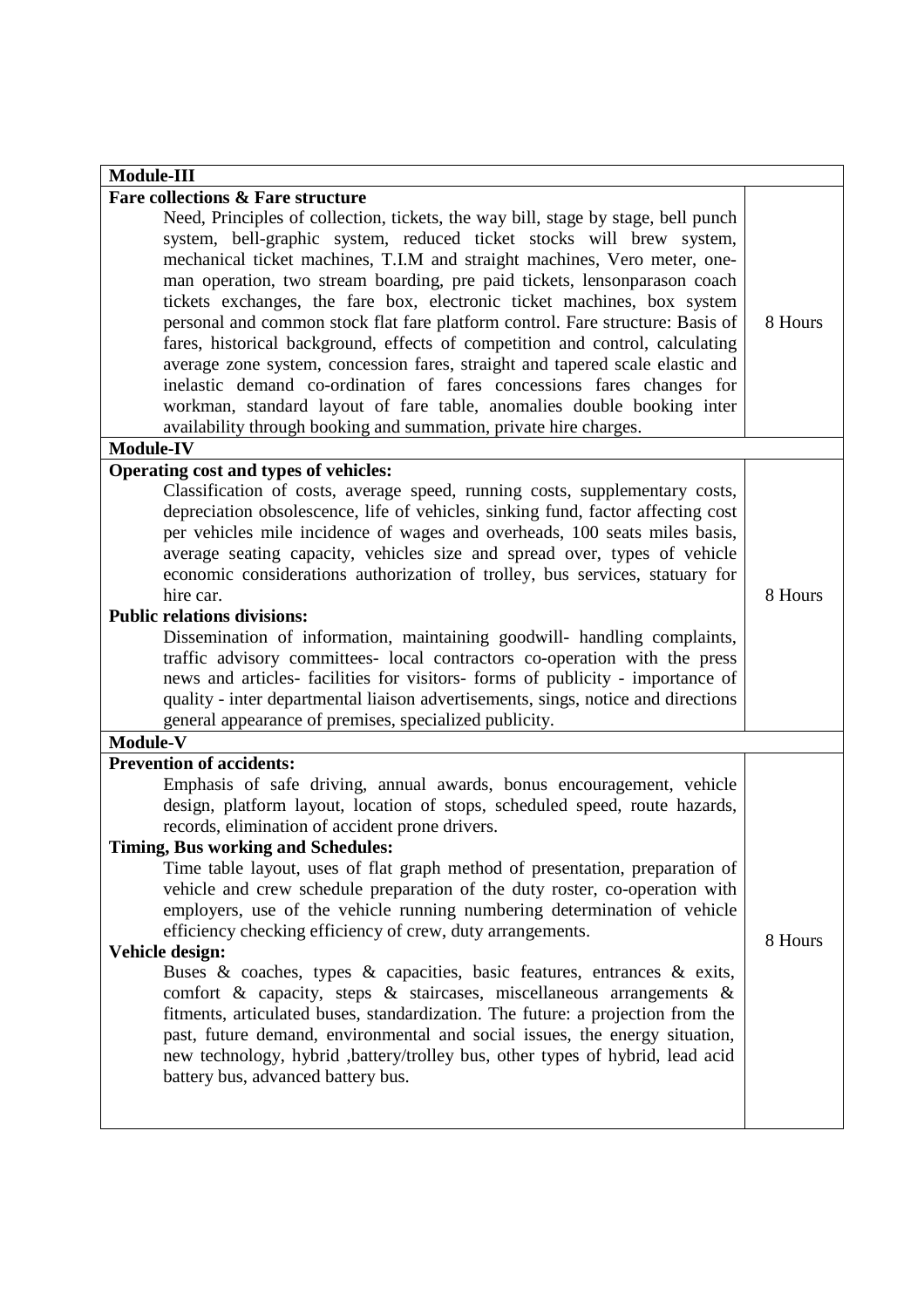#### **Course outcomes:**

After completion of above course, students will be able to

- 1. Determine infrastructure required for Fleet maintenance.
- 2. Plan routes for fleet.
- 3. Analyze fare collection system.
- 4. Calculate fleet operating costs.

### **Question paper pattern:**

- 1. The question paper will have ten questions.
- 2. Each full question consists of 16 marks.
- 3. There will be 2 full questions (with a maximum of four sub questions) from each module.
- 4. Each full question will have sub questions covering all the topics under a module.
- 5. The students will have to answer 5 full questions, selecting one full question from each module.

# **Text Books:**

- 1. Bus operation- L .D .Kitchen, Iliffe&Sons , London.
- 2. Bus & coach operation Rex W. Faulks, Butterworth Version Of 1987, London.

## **Reference Books:**

- 1. Compendium of transport terms CIRT, Pune.
- 2. M.V. Act 1988 Central Law Agency, Allahabad.
- 3. The elements of transportation R.J. Eaton.
- 4. Goods vehicle operation C.S. Dubbar.
- **3.** Road transport law L.D. Kitchen,Iliffe&Sons , London.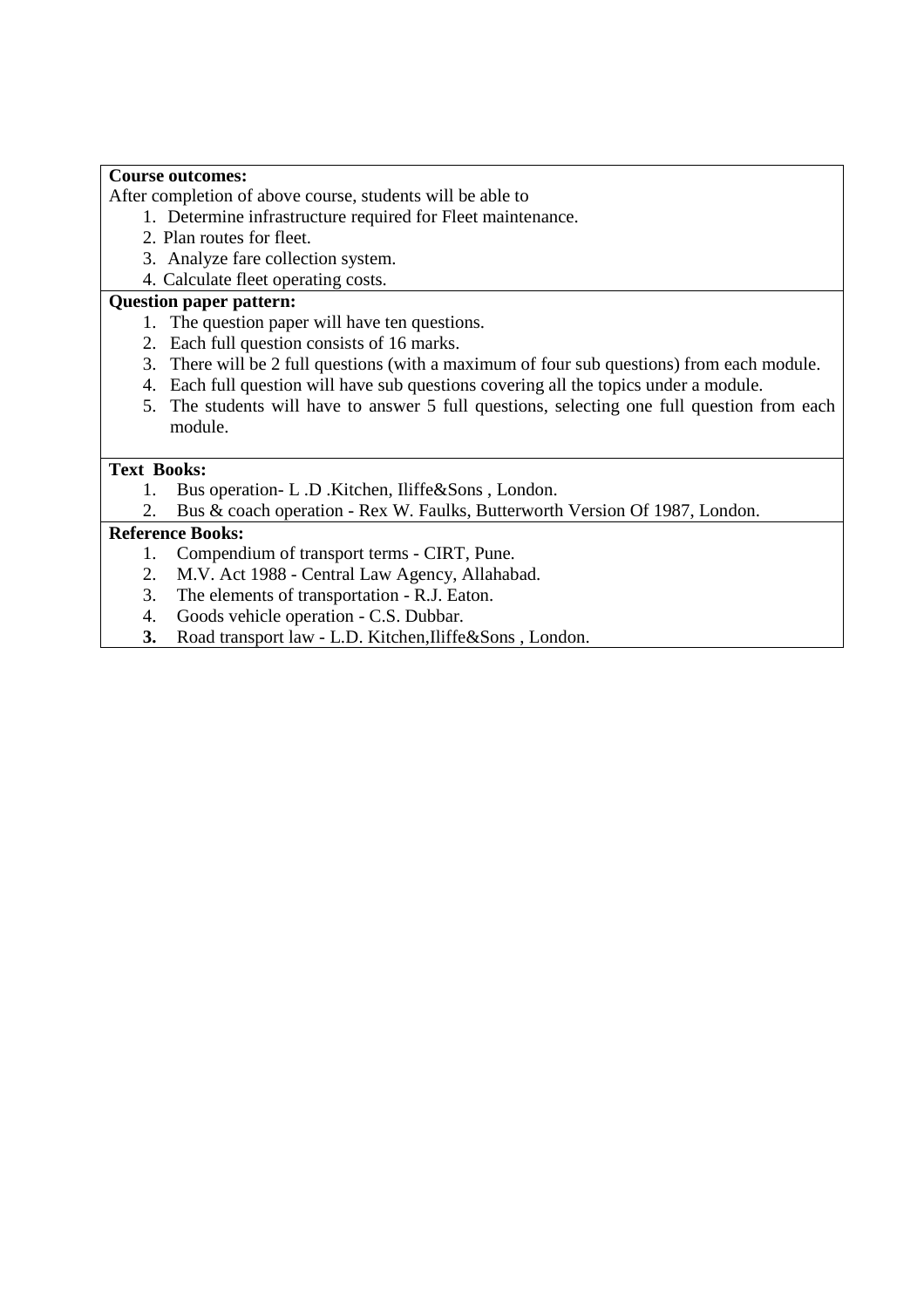| <b>AUTOMOTIVE AIR CONDITIONING AND REFRIGERATION</b>                                                                                                           |            |                   |         |
|----------------------------------------------------------------------------------------------------------------------------------------------------------------|------------|-------------------|---------|
| [As per Choice Based Credit System (CBCS) scheme]                                                                                                              |            |                   |         |
|                                                                                                                                                                | SEMESTER-V |                   |         |
| Subject Code                                                                                                                                                   | 15AU553    | <b>IA Marks</b>   | 20      |
| Number of Lecture Hours/Week                                                                                                                                   | 03         | <b>Exam Marks</b> | 80      |
| <b>Total Number of Lecture Hours</b>                                                                                                                           | 40         | <b>Exam Hours</b> | 03      |
| Credits                                                                                                                                                        | 03         |                   |         |
| Course objectives: The objectives of this course is to                                                                                                         |            |                   |         |
| 1. Introduce basic concepts of air conditioning and refrigeration.                                                                                             |            |                   |         |
| Analyze various gas cycles for refrigeration.<br>2.                                                                                                            |            |                   |         |
| 3. Describe layouts and construction of central and unitary air conditioning system.                                                                           |            |                   |         |
| Analyze refrigeration, heating and air conditioning load calculations and effect of air<br>4.                                                                  |            |                   |         |
| conditioning on engine performance.                                                                                                                            |            |                   |         |
| Describe air distribution, air routing and temperature control.<br>5.                                                                                          |            |                   |         |
| Detained information about basic concepts of air conditioning servicing<br>6.                                                                                  |            |                   |         |
| <b>Module-I</b>                                                                                                                                                |            |                   |         |
| <b>Air conditioning Fundamentals:</b>                                                                                                                          |            |                   |         |
| Basic air conditioning system,- Air conditioning principles, Air-conditioning                                                                                  |            |                   |         |
| types, temperature and pressure fundamentals, types of compressors and                                                                                         |            |                   |         |
| refrigerants.<br><b>Gas cycle refrigeration:</b>                                                                                                               |            |                   | 8 Hours |
| Introduction, reverse cornot cycle, bellcoleman cycle, advantages and                                                                                          |            |                   |         |
| disadvantages of gas refrigeration system. Analysis of gas refrigeration,                                                                                      |            |                   |         |
| relatednumerical.                                                                                                                                              |            |                   |         |
| Module-II                                                                                                                                                      |            |                   |         |
| Air conditioning systems:                                                                                                                                      |            |                   |         |
| Classification, layouts, central /unitary air conditioning systems, components                                                                                 |            |                   |         |
| like compressors, evaporators, condensers, expansion devices, fan blowers,                                                                                     |            |                   | 8 Hours |
| heating systems, Automotive heaters, Types, Heater Systems, Air conditioning                                                                                   |            |                   |         |
| protection, Engine protection.                                                                                                                                 |            |                   |         |
| Module-III                                                                                                                                                     |            |                   |         |
| <b>Load Analysis:</b>                                                                                                                                          |            |                   |         |
| Outside & inside design consideration, factors forming the load on                                                                                             |            |                   |         |
| refrigeration $\&$ air conditioning systems, cooling $\&$ heating load calculations,                                                                           |            |                   | 8 Hours |
| load calculations for automobiles, effect of air conditioning load on engine                                                                                   |            |                   |         |
| performance.                                                                                                                                                   |            |                   |         |
| <b>Module-IV</b>                                                                                                                                               |            |                   |         |
| <b>Air Distribution Systems:</b>                                                                                                                               |            |                   |         |
| Distribution duct system, sizing, supply /return ducts, type of grills,                                                                                        |            |                   |         |
| diffusers, ventilation, air noise level, layout of duct systems for automobiles                                                                                |            |                   |         |
| and their impact on load calculations.                                                                                                                         |            |                   | 8 Hours |
| Air Routing & Temperature Control:                                                                                                                             |            |                   |         |
| Objectives, evaporator air flow, through the re-circulating unit, automatic<br>temperature control, duct system, controlling flow, vacuum reserve, testing the |            |                   |         |
|                                                                                                                                                                |            |                   |         |
| air control of air handling systems.                                                                                                                           |            |                   |         |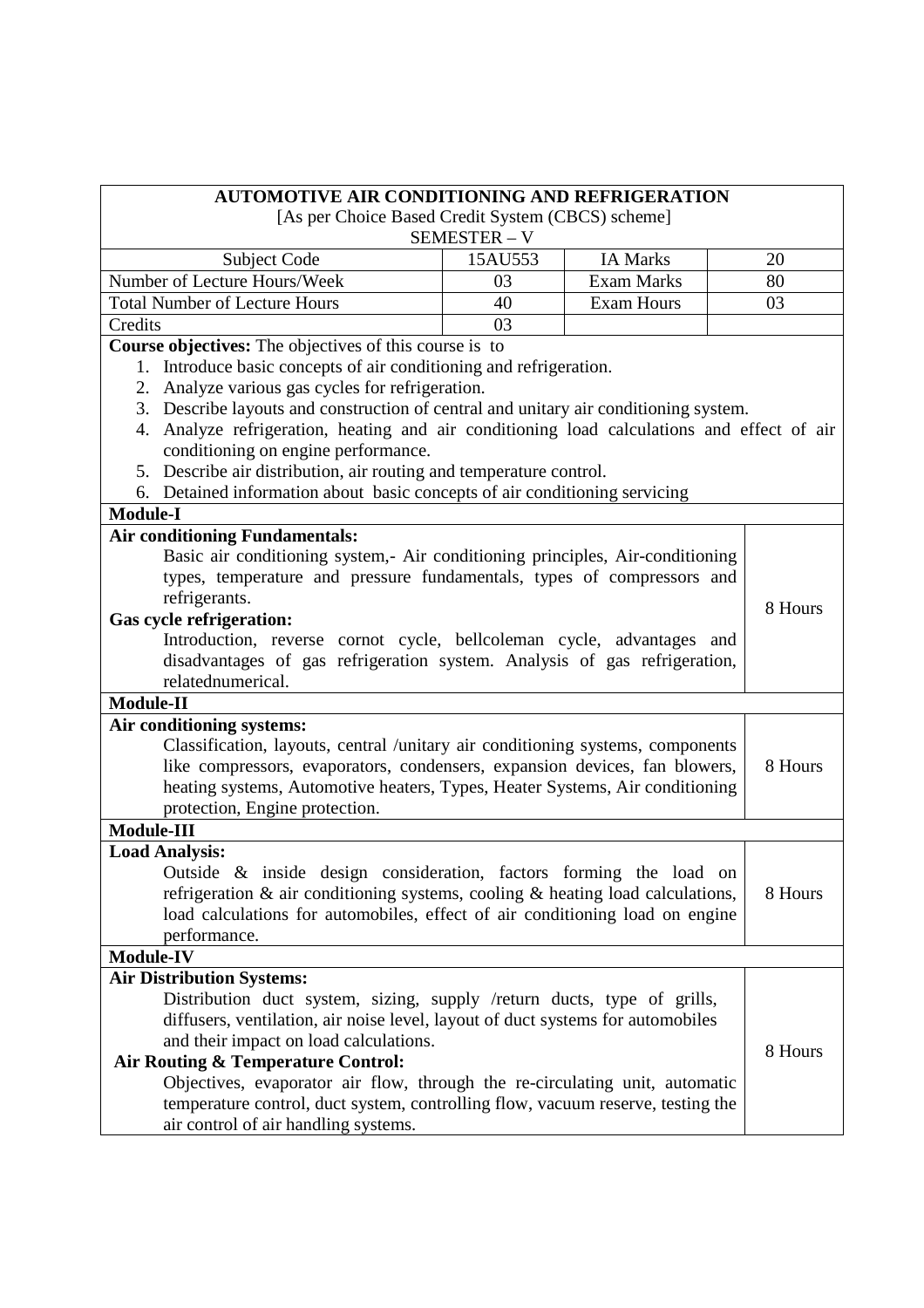| Module-V                                                                                      |
|-----------------------------------------------------------------------------------------------|
| Air conditioning service:                                                                     |
| Air conditioner maintenance $\&$ service-causes of air conditioner failure, leak              |
| testing guide, discharging the system, Evacuating the system, charging the                    |
| system, servicing heater system, removing & replacing components, trouble                     |
| shooting of air conditioning system, compressor service, methods of<br>8 Hours                |
| dehydration, charging & testing.                                                              |
| <b>Air Conditioning Control</b>                                                               |
| Common control such as thermostats, humidistat, control dampers, pressure                     |
| cut outs, relays.                                                                             |
| <b>Course outcomes:</b>                                                                       |
| After completion of above course, students will be able to                                    |
| 1. Explain basic concepts of air conditioning and refrigeration.                              |
| 2. Analyze various gas cycles for refrigeration.                                              |
| 3. To design required layouts of central and unitary air conditioning system.                 |
| 4. Analyze refrigeration, heating and air conditioning load and effect of air conditioning on |
| engine performance.                                                                           |
| 5. Design air distribution, air routing and temperature control in air conditioning system.   |
| 6. Explain basic concepts of air conditioning servicing.                                      |
| <b>Question paper pattern:</b>                                                                |
| 1. The question paper will have ten questions.                                                |
| 2. Each full question consists of 16 marks.                                                   |
| 3. There will be 2 full questions (with a maximum of four sub questions) from each module.    |
| 4. Each full question will have sub questions covering all the topics under a module.         |
| 5. The students will have to answer 5 full questions, selecting one full question from each   |
| module.                                                                                       |
| <b>Text Books:</b>                                                                            |
| 1. Automotive Heating & Air Conditioning-Mark Schnubel, Thomson Delmar                        |
| Learning, $3rd$ edition, NY.                                                                  |
| 2. Automotive Air Conditioning- William H. Crouse & Donald L. Anglin, McGrawHill, Inc.,       |
| 1990.                                                                                         |
| 3. Refrigeration and Air conditioning- C. P Arora, TMH.                                       |
|                                                                                               |
| <b>Reference Books:</b>                                                                       |
| 1. Automotive Air-Conditioning-Boyace H. Dwiggins.                                            |
| 2. HVAC Fundamentals- SamSugarman, Fairmont Press- IS BN0-88173-489-6.                        |
| 3. Automotive Air Conditioning- Paul Weisler, Reston PublishingCo.Inc.1990.                   |
| 4. Automotive Air Conditioning- Paul Lung, C.B, S. Publisher & Distributor, Delhi.            |
| 5. Automotive Air Conditioning- MacDonald K. L, The odoreAudel series, 1978.                  |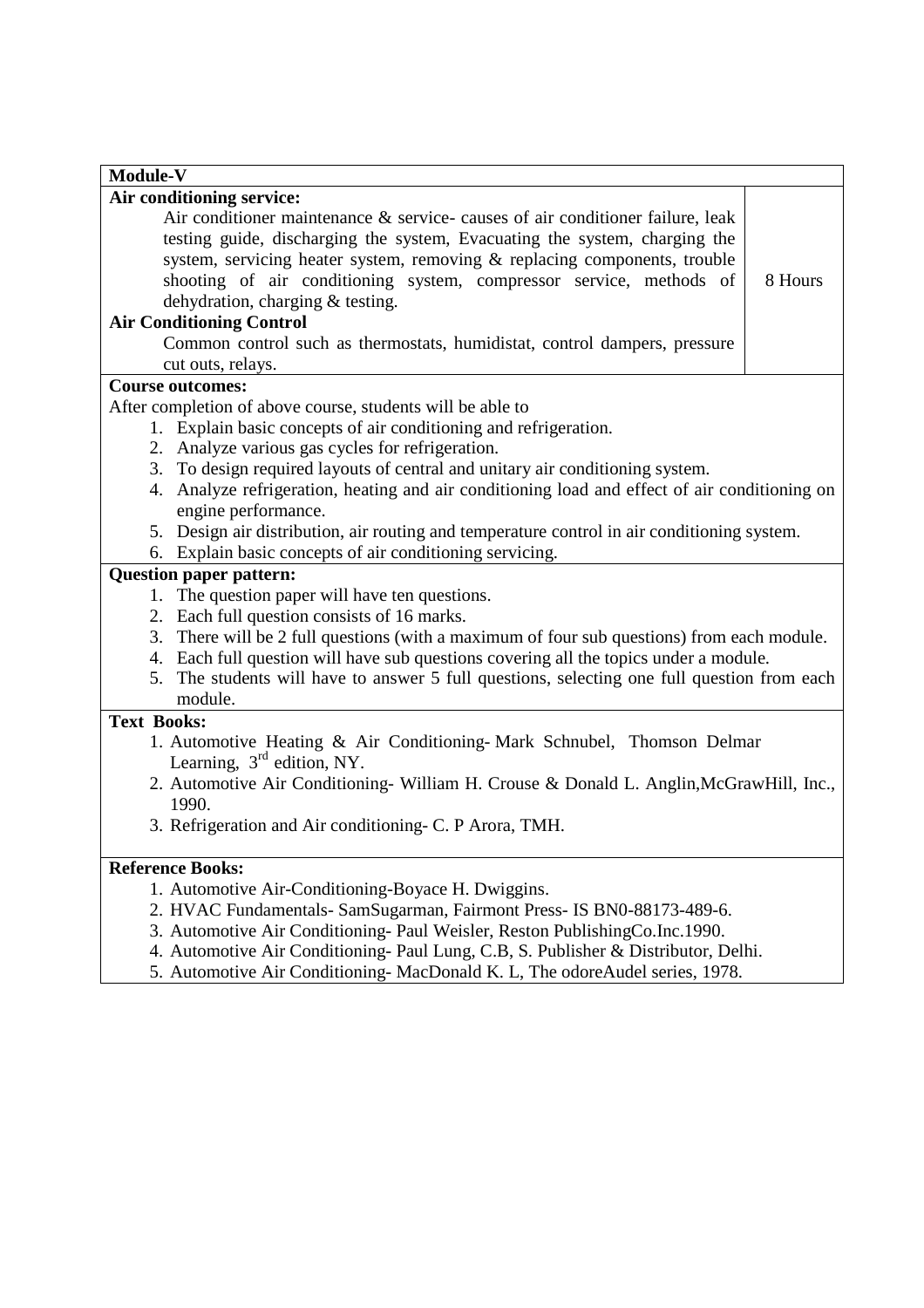| <b>HYDRAULICS AND PNEUMATICS</b>                                                                                                                                                                                                                                                                                                                                                                                                                                                        |              |                   |         |
|-----------------------------------------------------------------------------------------------------------------------------------------------------------------------------------------------------------------------------------------------------------------------------------------------------------------------------------------------------------------------------------------------------------------------------------------------------------------------------------------|--------------|-------------------|---------|
| [As per Choice Based Credit System (CBCS) scheme]                                                                                                                                                                                                                                                                                                                                                                                                                                       |              |                   |         |
|                                                                                                                                                                                                                                                                                                                                                                                                                                                                                         | SEMESTER - V |                   |         |
| Subject Code                                                                                                                                                                                                                                                                                                                                                                                                                                                                            | 15AU554      | <b>IA Marks</b>   | 20      |
| Number of Lecture Hours/Week                                                                                                                                                                                                                                                                                                                                                                                                                                                            | 03           | <b>Exam Marks</b> | 80      |
| <b>Total Number of Lecture Hours</b>                                                                                                                                                                                                                                                                                                                                                                                                                                                    | 40           | <b>Exam Hours</b> | 03      |
| Credits                                                                                                                                                                                                                                                                                                                                                                                                                                                                                 | 03           |                   |         |
| Course objectives: The objectives of this course is to                                                                                                                                                                                                                                                                                                                                                                                                                                  |              |                   |         |
| Introduce basics of Hydraulics and pneumatics.<br>1.                                                                                                                                                                                                                                                                                                                                                                                                                                    |              |                   |         |
| 2. Describe Various components of hydraulic system and maintenance of hydraulic system                                                                                                                                                                                                                                                                                                                                                                                                  |              |                   |         |
| 3. Design hydraulic system.                                                                                                                                                                                                                                                                                                                                                                                                                                                             |              |                   |         |
| 4. Describe layout and details of pneumatic systems.                                                                                                                                                                                                                                                                                                                                                                                                                                    |              |                   |         |
| <b>Module-I</b>                                                                                                                                                                                                                                                                                                                                                                                                                                                                         |              |                   |         |
| <b>Introduction to Hydraulic Power:</b>                                                                                                                                                                                                                                                                                                                                                                                                                                                 |              |                   |         |
| Pascal's law, The Source of Hydraulic Power: Pumps Pumping theory, pump                                                                                                                                                                                                                                                                                                                                                                                                                 |              |                   |         |
| classification, gear pumps, vane pumps, piston pumps, pump performance,                                                                                                                                                                                                                                                                                                                                                                                                                 |              |                   |         |
| variable displacement pumps.                                                                                                                                                                                                                                                                                                                                                                                                                                                            |              |                   | 8 Hours |
| <b>Hydraulic Actuators and Motors:</b>                                                                                                                                                                                                                                                                                                                                                                                                                                                  |              |                   |         |
| Linear Hydraulic Actuators [cylinders], Mechanics of Hydraulic Cylinder                                                                                                                                                                                                                                                                                                                                                                                                                 |              |                   |         |
| loading, Hydraulic Rotary Actuators, Gear motors, vane motors and piston                                                                                                                                                                                                                                                                                                                                                                                                                |              |                   |         |
| motors.                                                                                                                                                                                                                                                                                                                                                                                                                                                                                 |              |                   |         |
| <b>Module-II</b>                                                                                                                                                                                                                                                                                                                                                                                                                                                                        |              |                   |         |
| <b>Control Components in Hydraulic Systems:</b>                                                                                                                                                                                                                                                                                                                                                                                                                                         |              |                   |         |
| Directional Control Valves - Symbolic representation, Constructional                                                                                                                                                                                                                                                                                                                                                                                                                    |              |                   |         |
| features, pressure control valves – direct and pilot operated types, flow control                                                                                                                                                                                                                                                                                                                                                                                                       |              |                   |         |
| valves.                                                                                                                                                                                                                                                                                                                                                                                                                                                                                 |              |                   |         |
| <b>Maintenance of Hydraulic systems:</b>                                                                                                                                                                                                                                                                                                                                                                                                                                                |              |                   | 8 Hours |
| Hydraulic oils – Desirable properties, general type of fluids, sealing devices,                                                                                                                                                                                                                                                                                                                                                                                                         |              |                   |         |
| reservoir system, filters and strainers, problem caused by gases in hydraulic                                                                                                                                                                                                                                                                                                                                                                                                           |              |                   |         |
| fluids, wear of moving parts due to solid particle contamination, temperature                                                                                                                                                                                                                                                                                                                                                                                                           |              |                   |         |
| control, trouble shooting.                                                                                                                                                                                                                                                                                                                                                                                                                                                              |              |                   |         |
| Module-III                                                                                                                                                                                                                                                                                                                                                                                                                                                                              |              |                   |         |
| <b>Hydraulic Circuit Design and Analysis:</b>                                                                                                                                                                                                                                                                                                                                                                                                                                           |              |                   |         |
| Control of single and Double - acting Hydraulic cylinder, regenerative                                                                                                                                                                                                                                                                                                                                                                                                                  |              |                   |         |
| circuit, pump unloading circuit, Double pump Hydraulic system, Counter                                                                                                                                                                                                                                                                                                                                                                                                                  |              |                   |         |
| Balance Valve application, Hydraulic cylinder sequencing circuits. Locked                                                                                                                                                                                                                                                                                                                                                                                                               |              |                   | 8 Hours |
| cylinder using pilot check valve, cylinder synchronizing circuits, speed                                                                                                                                                                                                                                                                                                                                                                                                                |              |                   |         |
|                                                                                                                                                                                                                                                                                                                                                                                                                                                                                         |              |                   |         |
|                                                                                                                                                                                                                                                                                                                                                                                                                                                                                         |              |                   |         |
|                                                                                                                                                                                                                                                                                                                                                                                                                                                                                         |              |                   |         |
|                                                                                                                                                                                                                                                                                                                                                                                                                                                                                         |              |                   |         |
|                                                                                                                                                                                                                                                                                                                                                                                                                                                                                         |              |                   |         |
|                                                                                                                                                                                                                                                                                                                                                                                                                                                                                         |              |                   | 8 Hours |
|                                                                                                                                                                                                                                                                                                                                                                                                                                                                                         |              |                   |         |
|                                                                                                                                                                                                                                                                                                                                                                                                                                                                                         |              |                   |         |
| control of hydraulic cylinder, speed control of hydraulic motors,<br>accumulators and accumulator circuits.<br><b>Module-IV</b><br><b>Pneumatic controls:</b><br>Choice of working medium, characteristics of compressed air. Pneumatic<br>Actuators: Linear cylinders – Types, conventional type of cylinder working,<br>end position cushioning, seals. Rod - less cylinders - types, working<br>advantages. Rotary cylinder types construction.<br><b>Directional Control valves</b> |              |                   |         |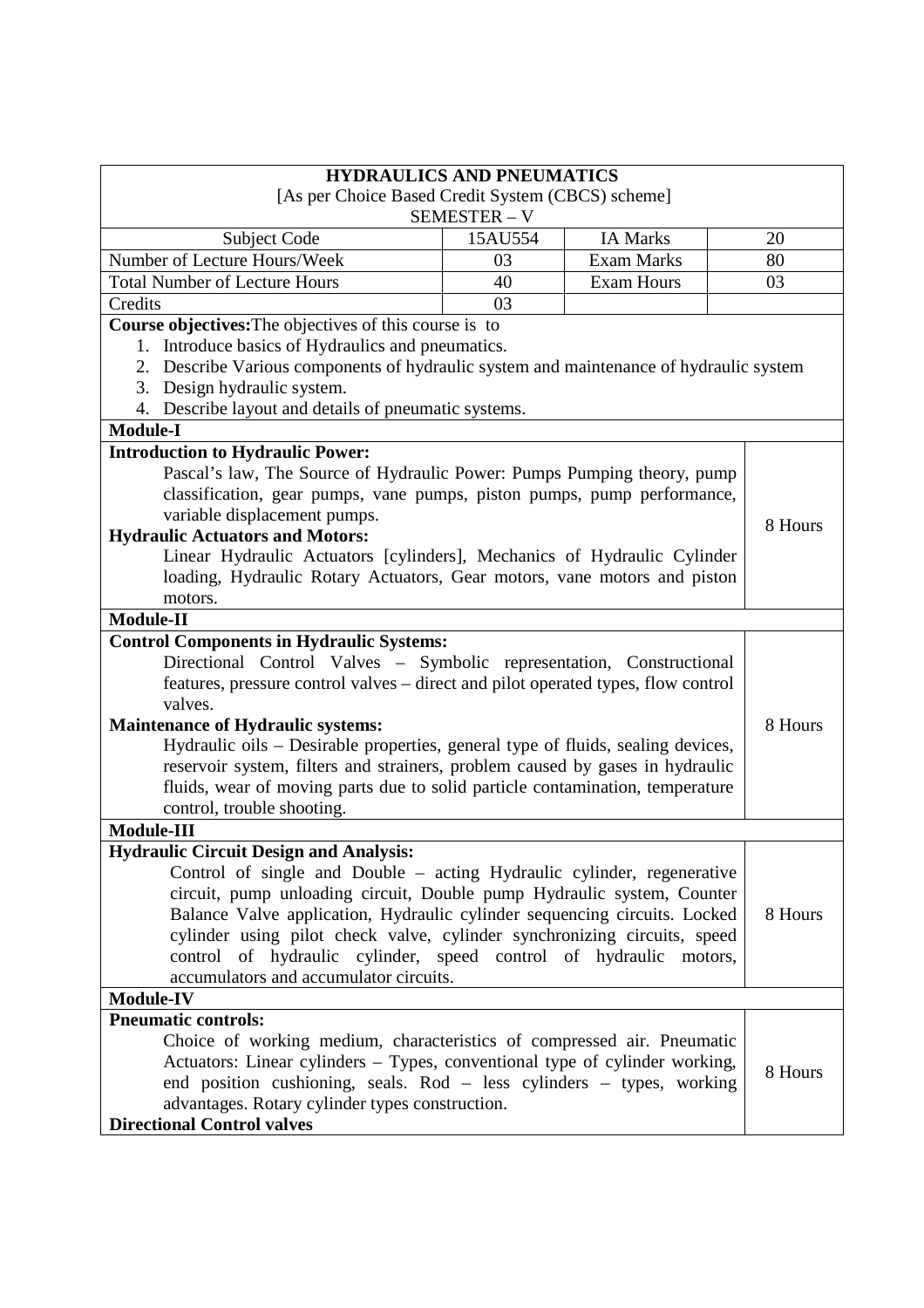| Design and constructional aspects, poppet valves, slide valves spool valve,                 |         |
|---------------------------------------------------------------------------------------------|---------|
| suspended seat type slide valve.                                                            |         |
| <b>Simple Pneumatic Control</b>                                                             |         |
| Direct and indirect actuation pneumatic cylinders. Flow control valves and                  |         |
| speed control of cylinders supply air throttling and exhaust air throttling use             |         |
| of quick exhaust valve.                                                                     |         |
|                                                                                             |         |
| Module-V                                                                                    |         |
| <b>Multi-cylinder applications:</b>                                                         |         |
| Coordinated and sequential motion control. Motion and control diagrams -                    |         |
| Signal elimination methods. Cascading method – principle. Practical                         |         |
| application examples (up to two cylinders) using cascading method (using                    |         |
| reversing valves).                                                                          |         |
| <b>Electro-Pneumatic control:</b>                                                           |         |
| Principles-signal input and output pilot assisted solenoid control of directional           | 8 Hours |
| control valves, use of relay and contactors. Control circuitry for simple single            |         |
| cylinder applications.                                                                      |         |
| <b>Compressed air:</b>                                                                      |         |
| Production of compressed air – compressors, preparation of compressed air-                  |         |
| Driers, Filters, Regulators, Lubricators, Distribution of compressed air-Piping             |         |
| layout.                                                                                     |         |
| <b>Course outcomes:</b>                                                                     |         |
| After completion of above course, students will be able to                                  |         |
| 1. Describe Various components of hydraulic system and maintenance of hydraulic system.     |         |
| 2. Design hydraulic system.                                                                 |         |
| 3. Describe layout and details of pneumatic systems.                                        |         |
| <b>Question paper pattern:</b>                                                              |         |
| 1. The question paper will have ten questions.                                              |         |
| 2. Each full question consists of 16 marks.                                                 |         |
| 3. There will be 2 full questions (with a maximum of four sub questions) from each module.  |         |
| 4. Each full question will have sub questions covering all the topics under a module.       |         |
| 5. The students will have to answer 5 full questions, selecting one full question from each |         |
| module.                                                                                     |         |
| <b>Text Books:</b>                                                                          |         |
| 1. Fluid Power with applications- Anthony Esposito, Fifth edition Pearson education, Inc.   |         |
| 2000.                                                                                       |         |
| 2. Pneumatics and Hydraulics-Andrew Parr, Jaico Publishing Co. 2000.                        |         |
| <b>Reference Books:</b>                                                                     |         |
| 1. Oil Hydraulic Systems - Principles and Maintenance- S.R. 2002 Majumdar, Tata McGraw      |         |
| Hill publishing company Ltd. 2001.                                                          |         |
| 2. Pneumatic systems - S. R. Majumdar, Tata McGraw Hill publishing Co., 1995.               |         |
| 3. Industrial Hydraulics -Pippenger Hicks, McGraw Hill, New York.                           |         |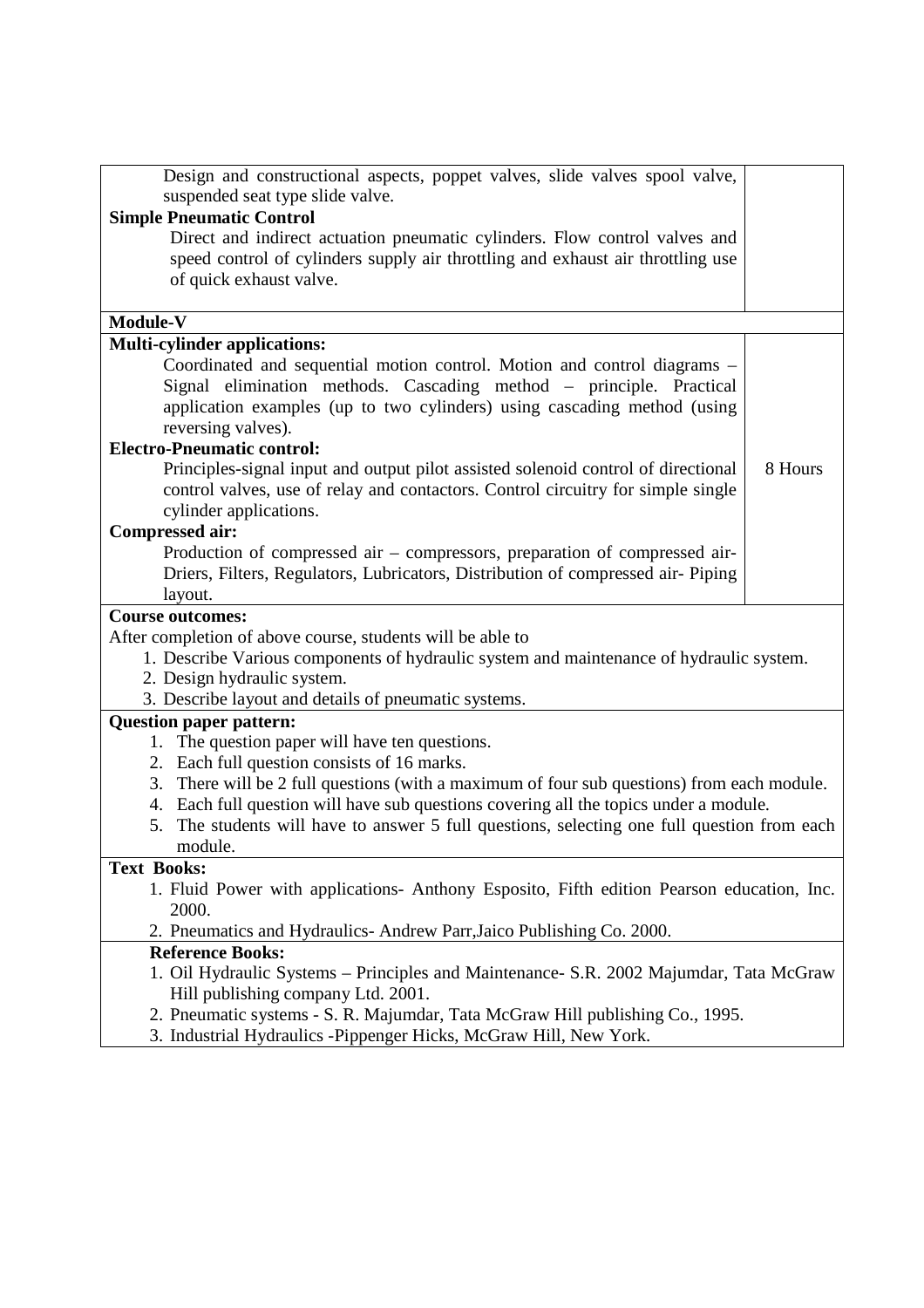| <b>AUTOMOTIVE ENGINE COMPONENTS LAB</b>                                                                                                                                |             |                   |    |
|------------------------------------------------------------------------------------------------------------------------------------------------------------------------|-------------|-------------------|----|
| [As per Choice Based Credit System (CBCS) scheme]                                                                                                                      |             |                   |    |
|                                                                                                                                                                        | SEMESTER-V  |                   |    |
| <b>Subject Code</b>                                                                                                                                                    | 15AUL57     | <b>IA Marks</b>   | 20 |
| Number of Lecture Hours/Week                                                                                                                                           | $01I + 02P$ | <b>Exam Marks</b> | 80 |
| <b>Total Number of Lecture Hours</b>                                                                                                                                   | 39          | <b>Exam Hours</b> | 03 |
| Credits                                                                                                                                                                | 02          |                   |    |
| <b>Course objectives:</b>                                                                                                                                              |             |                   |    |
| The objectives of this course is to                                                                                                                                    |             |                   |    |
| 1. To write technical specifications of different types of engines                                                                                                     |             |                   |    |
| 2. To dismantle and assemble the S. I and C.I Engines and to inspect the engine parts for wear,                                                                        |             |                   |    |
| cracks, etc.                                                                                                                                                           |             |                   |    |
| 3. Perform vacuum and compression test on diesel and Petrol engine.                                                                                                    |             |                   |    |
| 4. To dismantle and assemble different units of fuel system, cooling system, lubricating                                                                               |             |                   |    |
| system.                                                                                                                                                                |             |                   |    |
| <b>Laboratory Experiments:</b>                                                                                                                                         |             |                   |    |
|                                                                                                                                                                        | PART-A      |                   |    |
| 1. Study of Hand tools-sketching, material and their application                                                                                                       |             |                   |    |
| 2. Writing Technical specifications and description of all types of engines                                                                                            |             |                   |    |
| Dismantling and assembly of engines (SI and CI), identification of major components,<br>3.                                                                             |             |                   |    |
| inspection of different components for wear, cracks, measurement and comparison of                                                                                     |             |                   |    |
| dimensions of major components with standard                                                                                                                           |             |                   |    |
| 4. Compression and vaccum test on diesel and petrol engines                                                                                                            |             |                   |    |
|                                                                                                                                                                        | PART-B      |                   |    |
| Dismantling $&$ assembly and inspection of :                                                                                                                           |             |                   |    |
| 1. Carburetors, Fuel injection pumps, Injectors, Fuel filters, Fuel pumps                                                                                              |             |                   |    |
| 2. CRDI system                                                                                                                                                         |             |                   |    |
| 3. Turbo-chargers                                                                                                                                                      |             |                   |    |
| 4. Cooling systems and Lubricating systems.                                                                                                                            |             |                   |    |
| Identification of location of above components in a vehicle and note their functions along                                                                             |             |                   |    |
| with the brand names.                                                                                                                                                  |             |                   |    |
| <b>Course outcomes:</b>                                                                                                                                                |             |                   |    |
| After completing all above experiments students will be able to:                                                                                                       |             |                   |    |
| write technical specifications of different types of engines.<br>1.<br>2.<br>Dismantle and assemble the S. I and C.I Engines and to inspect the engine parts for wear, |             |                   |    |
|                                                                                                                                                                        |             |                   |    |
| cracks, etc.                                                                                                                                                           |             |                   |    |
| Perform vaccum and compression test on diesel and Petrol engine.<br>3.<br>To dismantle and assemble different units of fuel system, cooling system, lubricating<br>4.  |             |                   |    |
| system.                                                                                                                                                                |             |                   |    |
|                                                                                                                                                                        |             |                   |    |
| <b>Scheme of Examination:</b>                                                                                                                                          |             |                   |    |
| One Question from Part $-A$<br>30 marks                                                                                                                                |             |                   |    |
| One Question from Part $- B$<br>40 marks                                                                                                                               |             |                   |    |
| Viva - Voce<br>10 marks                                                                                                                                                |             |                   |    |
| Total:<br>80 marks                                                                                                                                                     |             |                   |    |
|                                                                                                                                                                        |             |                   |    |